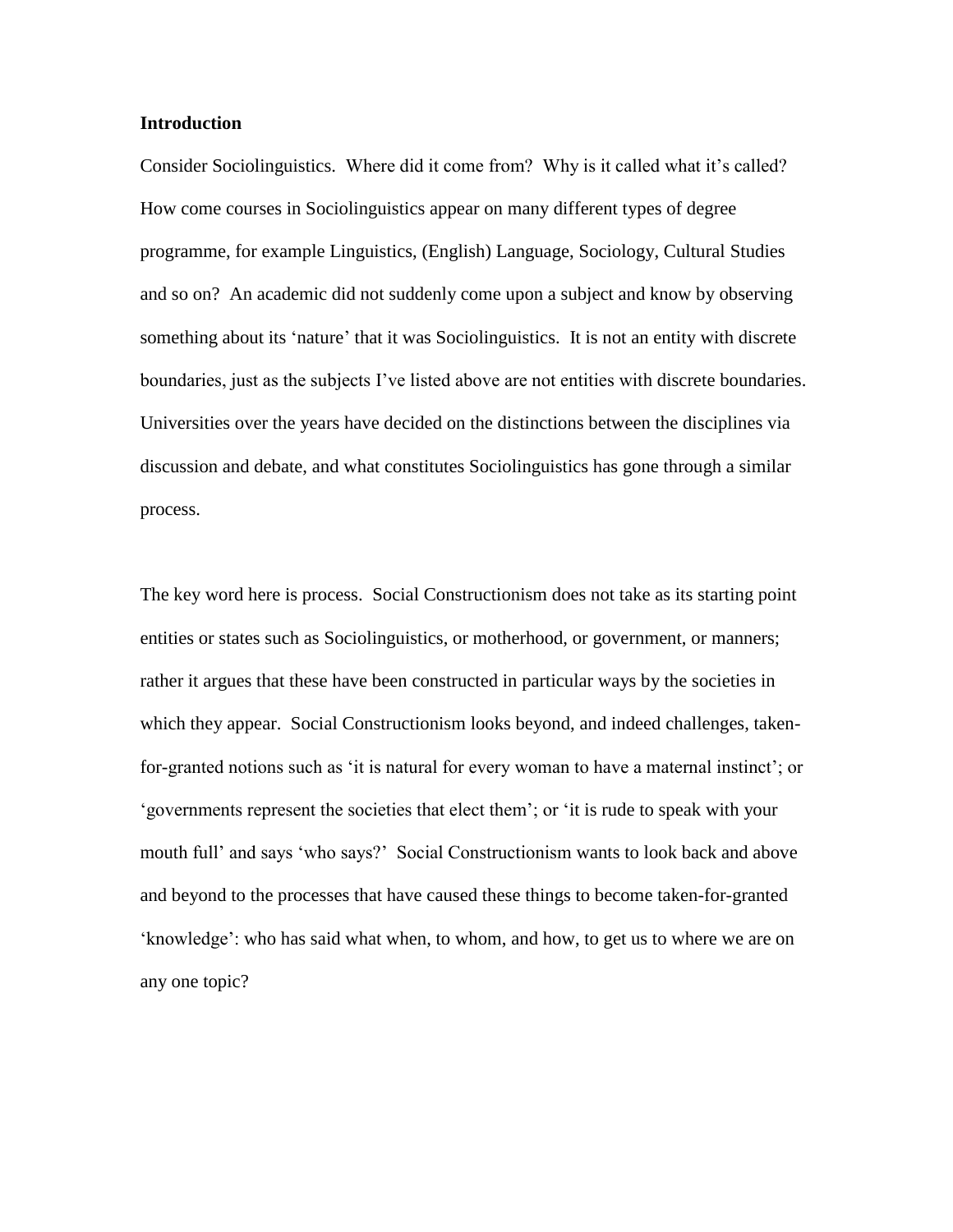This is not to say, it should be pointed out, that Social Constructionism is all about *critiquing* the taken-for-granted: often the processes that are observed will involve some element of power and therefore potentially inequality, and in such cases there is often rightful critique; but in other cases it is simply a case of identifying and observing a social process. These two different approaches are sometimes known as macro and micro, weak and strong, or dark and light, social constructionism (although each of these sets of labels could be accused of being unnecessarily evaluative) (Burr 1995). The macro, weak, or dark, form asserts that we engage in construction that is informed by, or at least linked to, wider economic and social processes; the micro, or strong, or light, form allows the individuals involved a good deal more 'agency', a concept to which I will return later that broadly refers to acting independently and making one's own choices.

While we should not lump all social constructionism together as negative social critique, neither should we think of the macro and micro versions as two distinct schools of thought. It is probably more useful to consider it like a continuum as regards the extent to which what is constructed has been regularised and in turn institutionalised, and there is no reason why analysis cannot take account of 'macro' elements in analysing 'micro' texts in detail.

The interactional nature of what I have been discussing above has probably already suggested that language would be a key element in social constructionism. Wilson and Stapleton (2007:393) point out that the obvious synergies between the two have not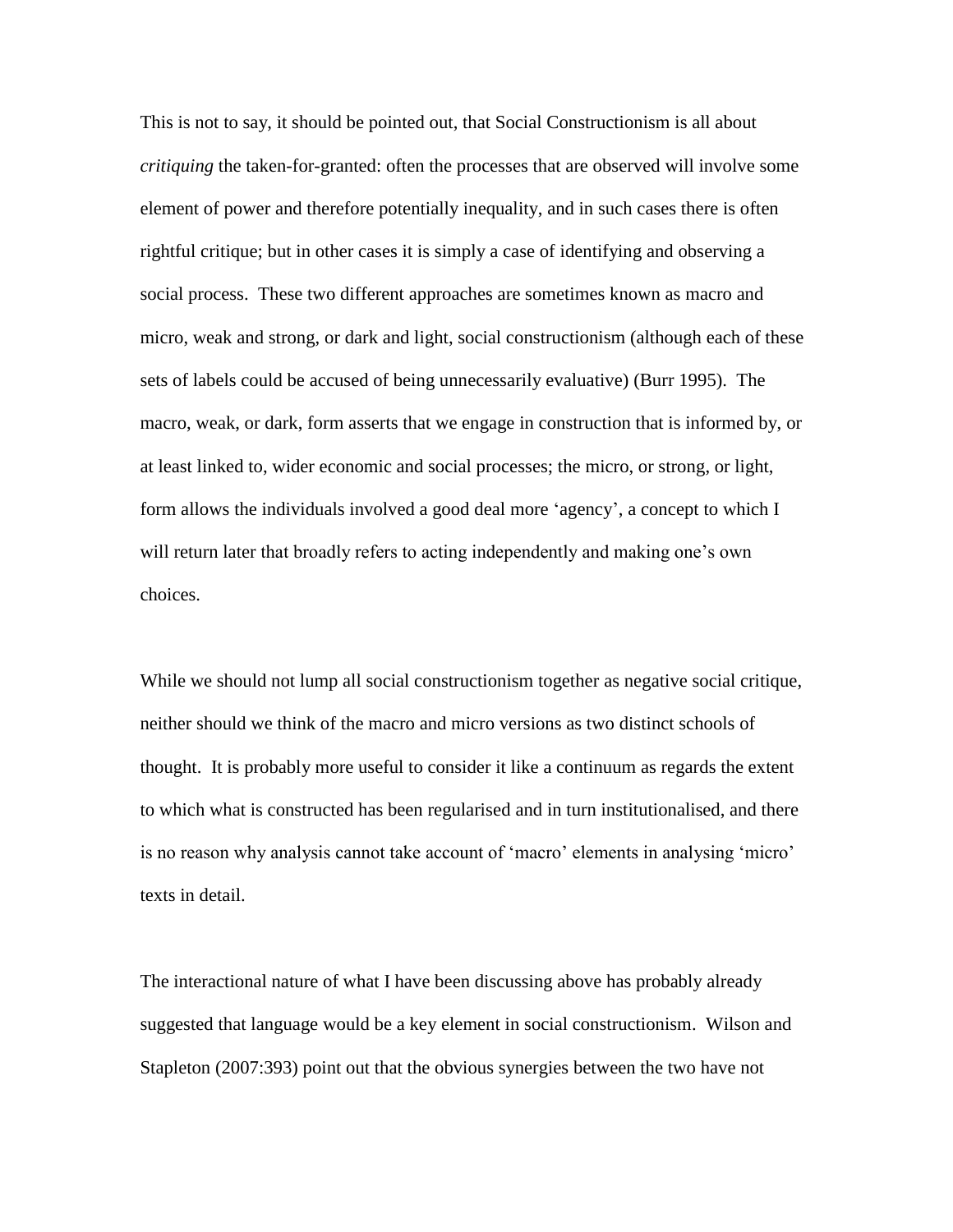always been acted upon when they claim that 'modern social theory highlights the role of language in social change/reproduction, yet rarely draws on actual linguistic resources or theory. Equally, sociolinguistics situates linguistic practice within the social domain, but only weakly makes links to social theory'. They recognise the potential for sociolinguistics to both inform and be informed by social theory, and the latter part of this chapter will show that there is a growing body of work that we could refer to as social constructionist sociolinguistics.

I will for the remainder of the chapter attempt to position sociolinguistics in relation to Social Constructionism. I will start by situating Social Constructionism itself within social theory more broadly by giving an overview of key developments and shifts over particularly the last three decades or so, but with some material from considerably earlier than that when contextually useful. I will go on to discuss in some detail the work of Berger and Luckmann, back to whom Social Constructionism is generally traced. Next I will discuss other social theorists upon whom work in the Social Constructionist area of contemporary Sociolinguistics has drawn. Of these, Goffman is the closest to the tradition of Berger and Luckmann. Foucault, too, would be explicitly labelled a social constructionist. Others would not be so explicitly labelled, but are worthy of inclusion as their shift away from the structural to engage more fully with agency make them important precursors or adjuncts to Social Constructionism per se, for example Bakhtin, Bourdieu and Said. Finally I will review what I consider to be key Social Constructionist Sociolinguistic work, highlighting the types of data, and by extension the areas of society, which it has sought to explore.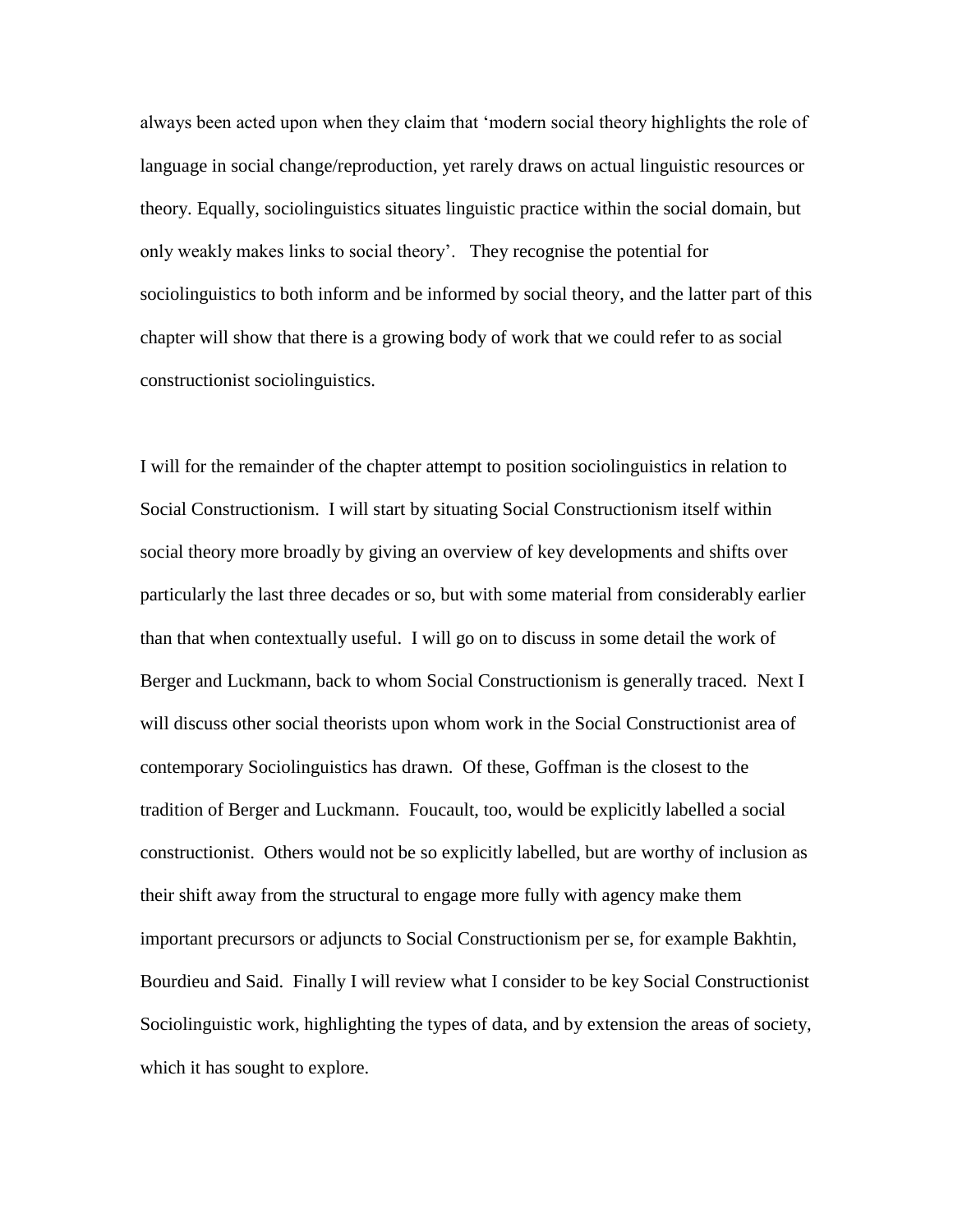## **Historical context**

To begin to situate Social Constructionism, it is useful to consider the shift in thinking that is referred to as Postmodernism, and in turn to situate that we need to go much further back, starting with the Enlightenment, with the caveat that this is by necessity a bit of a 'potted history'. The Enlightenment is so called because it marks a shift from medieval ways of thinking which saw things as divinely ordained, and a feudal power structure that consisted of a very thin pyramid with the divinely ordained king at the top and a great many serfs, the vast majority of the population, at the bottom, with very few others in between. With the Enlightenment came a focus on rationality. Big advances were made in the scientific world, and it began to be suggested that there might be universal ways of categorising everything and suggesting how they might develop, for example Darwin's theory of evolution. Things were now viewed not as individual entities but as related to other entities. Marx's theories (e.g. 1970; 1992) suggested a process of development for the socio-political sphere too. The world could be seen as, at least potentially, progressing, moving forward towards something greater. The development of Chaos Theory and the fall of Communism in the Soviet Union and Eastern Europe suggested for some the point at which any universality of thought no longer applied (this has been challenged by many saying that the fall of Stalinism is not the same thing as the unworkability of socialism).

In any case, Postmodernism developed as a way of viewing the world that rejected any form of 'grand narrative', that is, anything that purported to have all the answers, to be a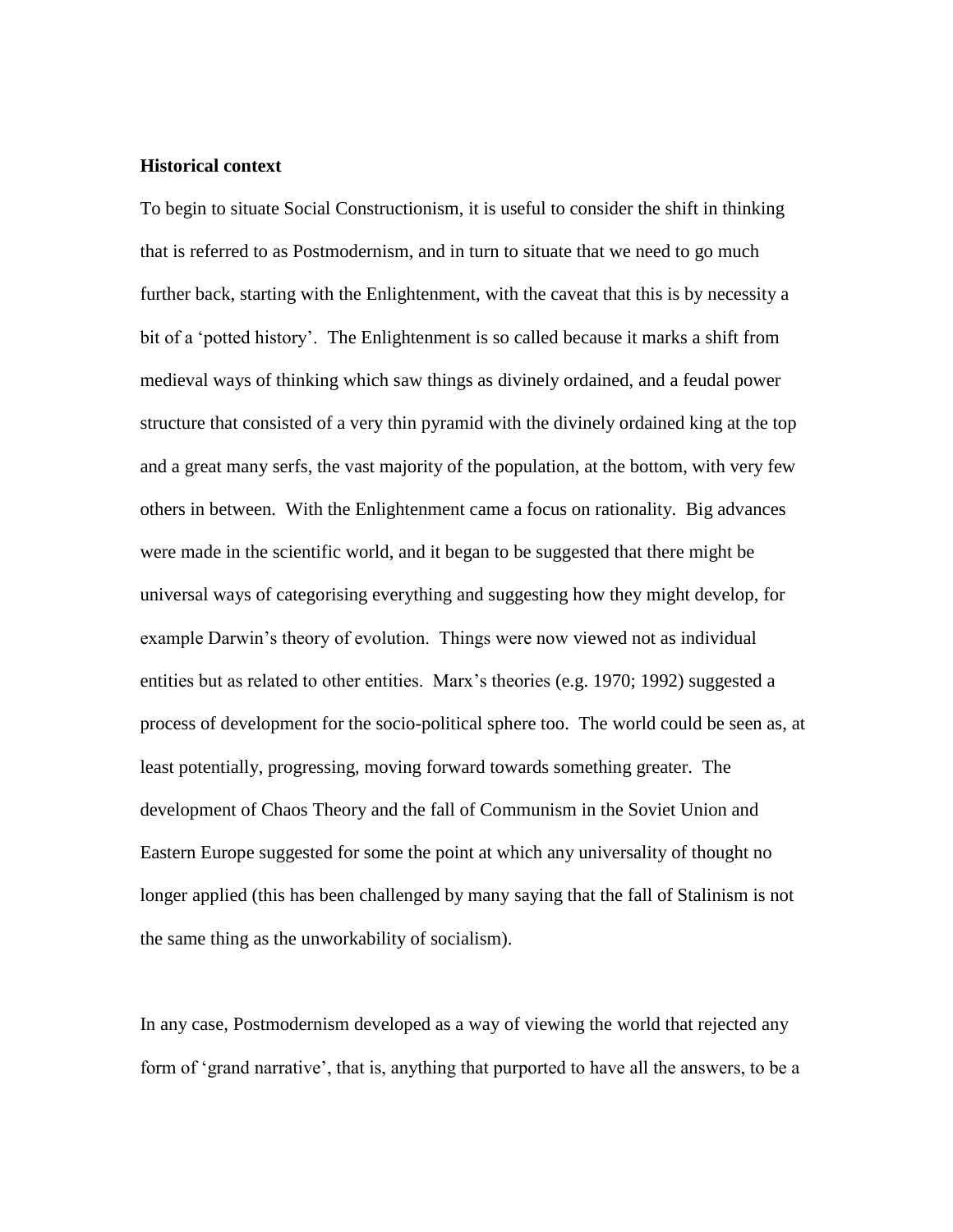'theory of everything' (in the way that Darwinism and Marxism appeared to provide a template for the potential development of the whole natural and socio-political worlds respectively). The world began to be viewed as fragmented and thus it became as important to look at the little things as the big things, as important to look at the local as the global. The evaluative distinction between high culture and popular culture became blurred, and with that came a focus on the 'ordinary' or 'everyday'. And the idea that 'everything is relative' (albeit this is a rather simplistic and stereotypical way of putting it) challenged the very notion of 'truth'. And with no universal structure, the agency of the individual is paramount.

In the academic sphere, the development of Postmodernism was accompanied by, or perhaps preceded by, what is sometimes referred to as 'the linguistic turn', that is, a recognition that our experience of the world is very much bound up with the language that we hear, read and use. Early engagement with this came from the Structuralists, and in particular Ferdinand de Saussure (1983). He claimed that the meaning of particular linguistic terms did not come from some inherent nature, but instead from their relationship to other terms, a relationship of difference: things 'mean' as much because of what they are *not* as what they *are*. As an illustration, when we are acquiring language as children, our understanding of different animals develops the more animals we are aware of: we get to know that a dog is not a cat, but also that it is not a cow or a fish or a bird either. And what it means to be a man (at least in dominant western culture) is as much bound up with not being a woman, not being feminine, as it is with any essential element of masculinity; one cannot be understood without the other. The relational aspect of de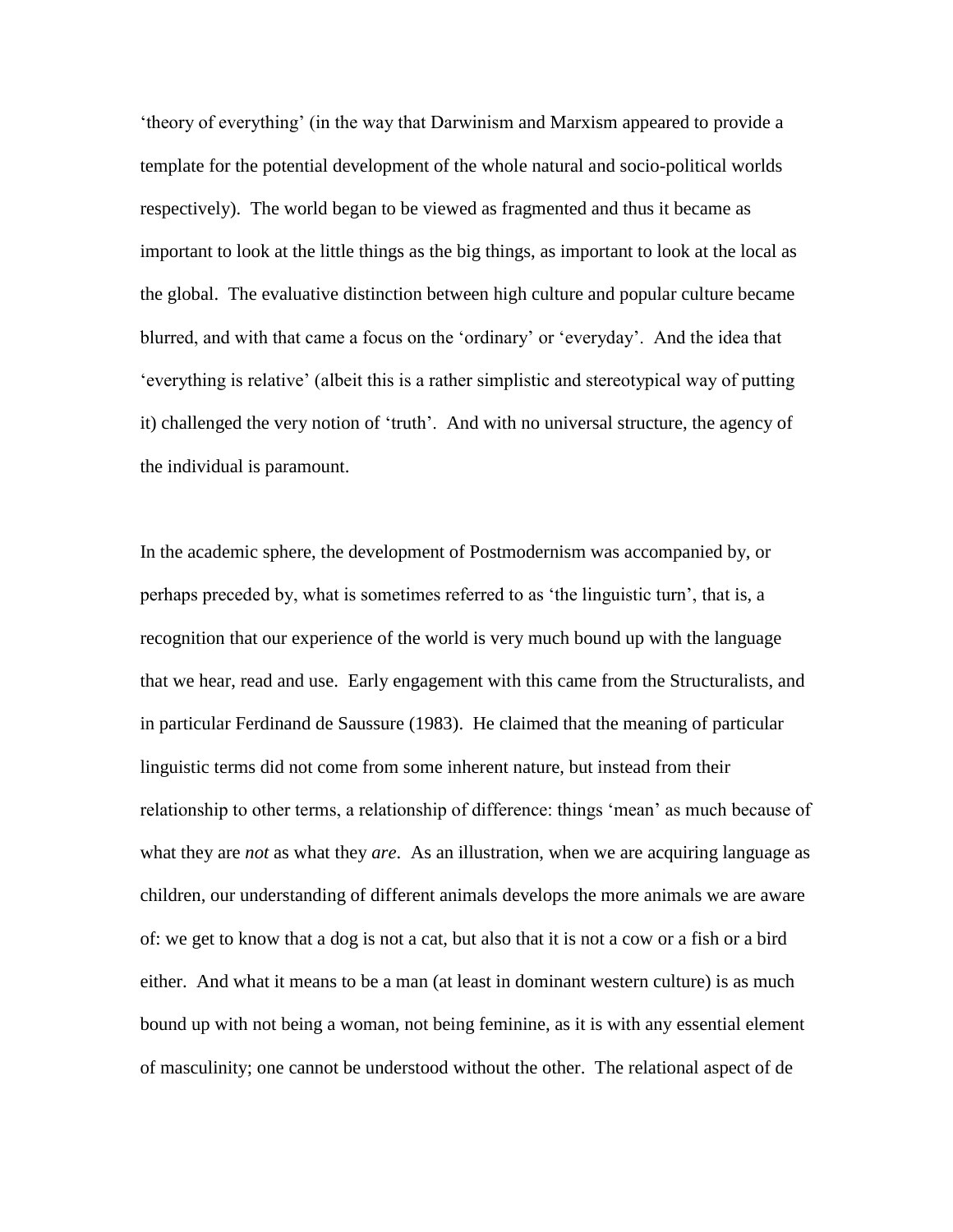Saussure's work challenged earlier ideas of the essentialism of meaning. Debates were also had over which direction this understanding moves in, about the extent to which the language we acquire has implications for the way we see, experience and categorise the world. Do we experience things and then, having made sense of them perceptively, acquire ways to talk about them (the kind of view psychologists like Piaget (1954) would have taken)? Or is it impossible for us to even begin to make sense of the world until we acquire a language, a lens to view it through (the kind of view Sapir and Whorf (1956) took)? This again is a matter of degree. The debates about language and culture moved the discussions on further, but structure was still key, regardless of whether we consider that societal structure led to the development of language or vice versa. This focus on structure was challenged by Poststructuralists who wanted to examine not the structures per se, but where the structures had come from, what processes had occurred to lead to things being structured as they are.

## **Key thinkers**

### Peter Berger and Thomas Luckmann

Social Constructionism can be traced back to Berger and Luckmann. It is a phenomenological approach that contrasts with traditional positivist approaches: positivist approaches sought to analyse individuals in society in a scientific manner, thus positioning them as passive objects, 'vessels' from which 'static' information could be collected or gleaned, whereas the phenomenological approach concerns itself with human consciousness and 'common sense' and how the world is understood and structured from individuals' and groups points of view as *subjects*.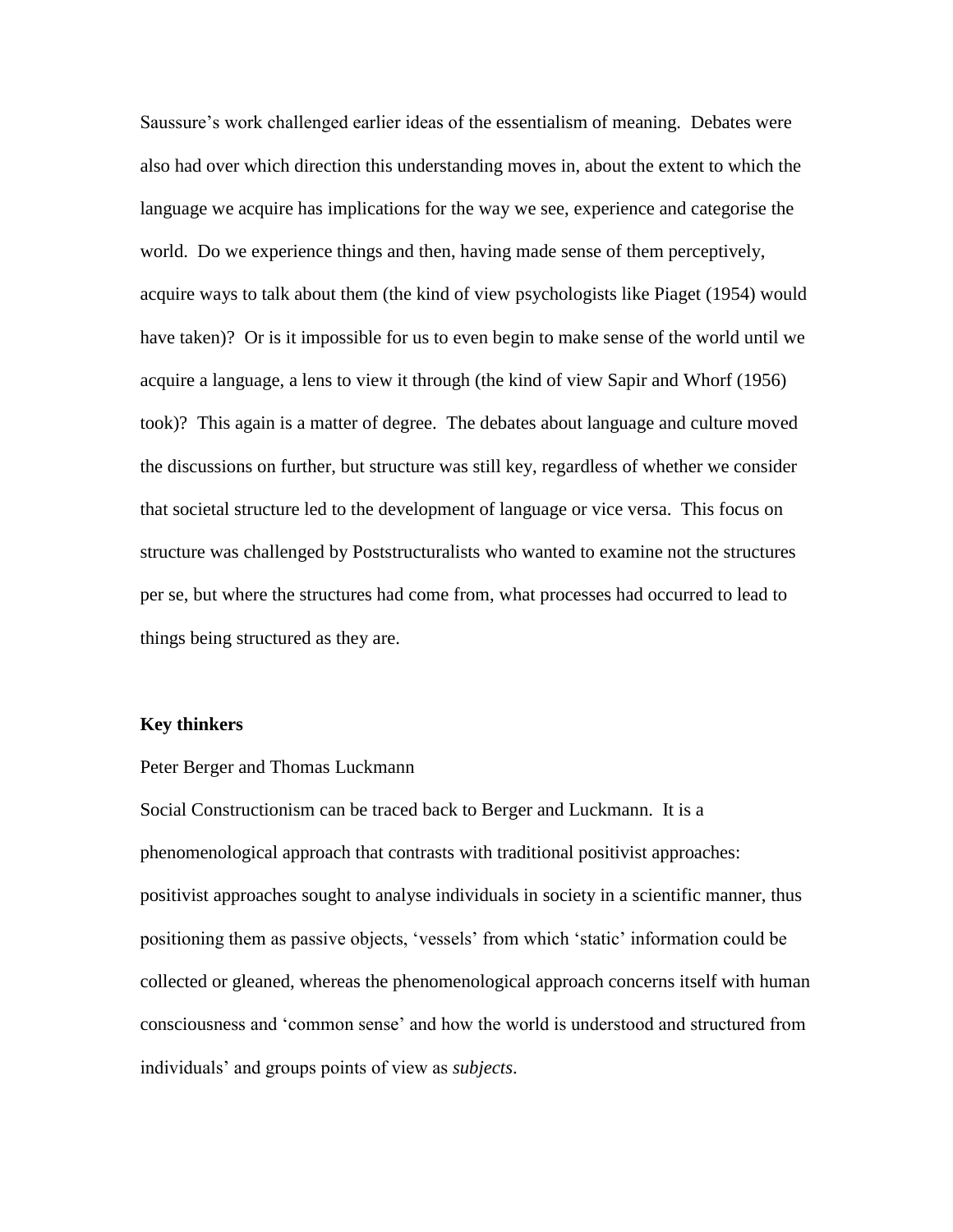More specifically, Berger and Luckmann work within the area of the 'sociology of knowledge'. They suggest that it was necessary to look not just comparatively at differences between what is taken as 'knowledge' in different societies, but also at how things come to be taken as knowledge; in their words, 'not only … the empirical variety of knowledge in human societies, but also … the processes by which *any* body of knowledge comes to be socially established *as* 'reality' (1966:15). They draw on historicist work, which claims situations can only be understood on their own terms (1966:19). Marxist and Nietzschean work, too, provide useful context for Berger and Luckmann's development of the sociology of knowledge. Marxist thinking sees human consciousness as brought about by activity, and more specifically labour, and the social relationships that arise in and from this activity. It tends to focus on ideology as a weapon of the powerful and as encouraging a 'false consciousness' among workers (1966:18). Nietzchean thinking, too, talks of the 'art of mistrust' (1966:19). It is fair to say that their contribution is to shift the focus of the social construction of reality from the highbrow to the everyday and from power struggle between groups to the interpersonal.

In shifting to the everyday context, Berger and Luckmann refer to Mannheim who suggested that ideology is just as much a factor of an individual's thought as of their opponent's or oppressor's thought (1966:21) and that reality could only be got at by analysing any situation from as many positions as possible (1966:22). Mannheim however focused on the intelligentsia because he believed this group could most easily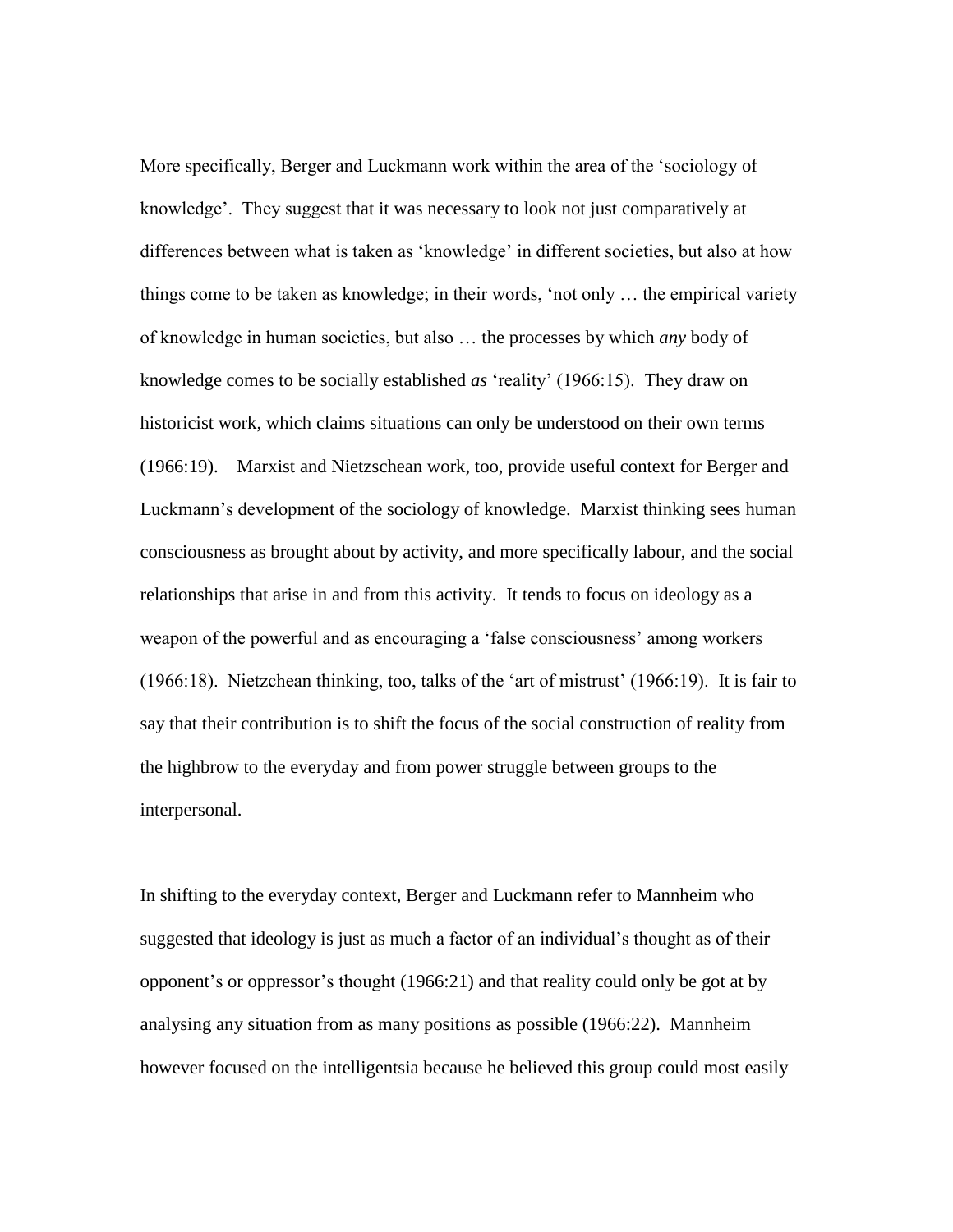transcend the ideological nature of their thought, and the sociology of knowledge has thus tended to focus on intellectual or theoretical thought; Berger and Luckmann stress instead that 'common-sense 'knowledge' rather than 'ideas' must be the central focus for the sociology of knowledge. It is precisely this 'knowledge' that constitutes the fabric of meanings without which no society could exist' (1966:27).

Drawing on Durkheim and Weber, Berger and Luckmann place at the centre of the sociology of knowledge the subjective / objective duality of society, and more precisely the ways in which 'subjective meanings *become* objective facticities' (1966:30). They observe that the world originates in individuals' thoughts and action, but is then, on a separate level, objectified and 'maintained as real by these [thoughts and actions]' (1966:33). Life is arranged in patterns and categories that exist before the individual comes along but are also affected or reproduced by that individual, and it is language that gives us access to the objectifications arising from these patterns and categories (1966:35).

They differentiate between the world of dreams and the world of reality in the sense that the latter is intersubjective and that the 'here' and the 'now' that we experience in the world of reality have to be continuously negotiated through interaction (1966:37). Furthermore, they see the world of dreams, along with other contexts such as theoretical thought, and play, as 'enclaves' which are 'enveloped' by the broader, everyday reality that is recognised as the norm, and that shifts into one or more of these other contexts are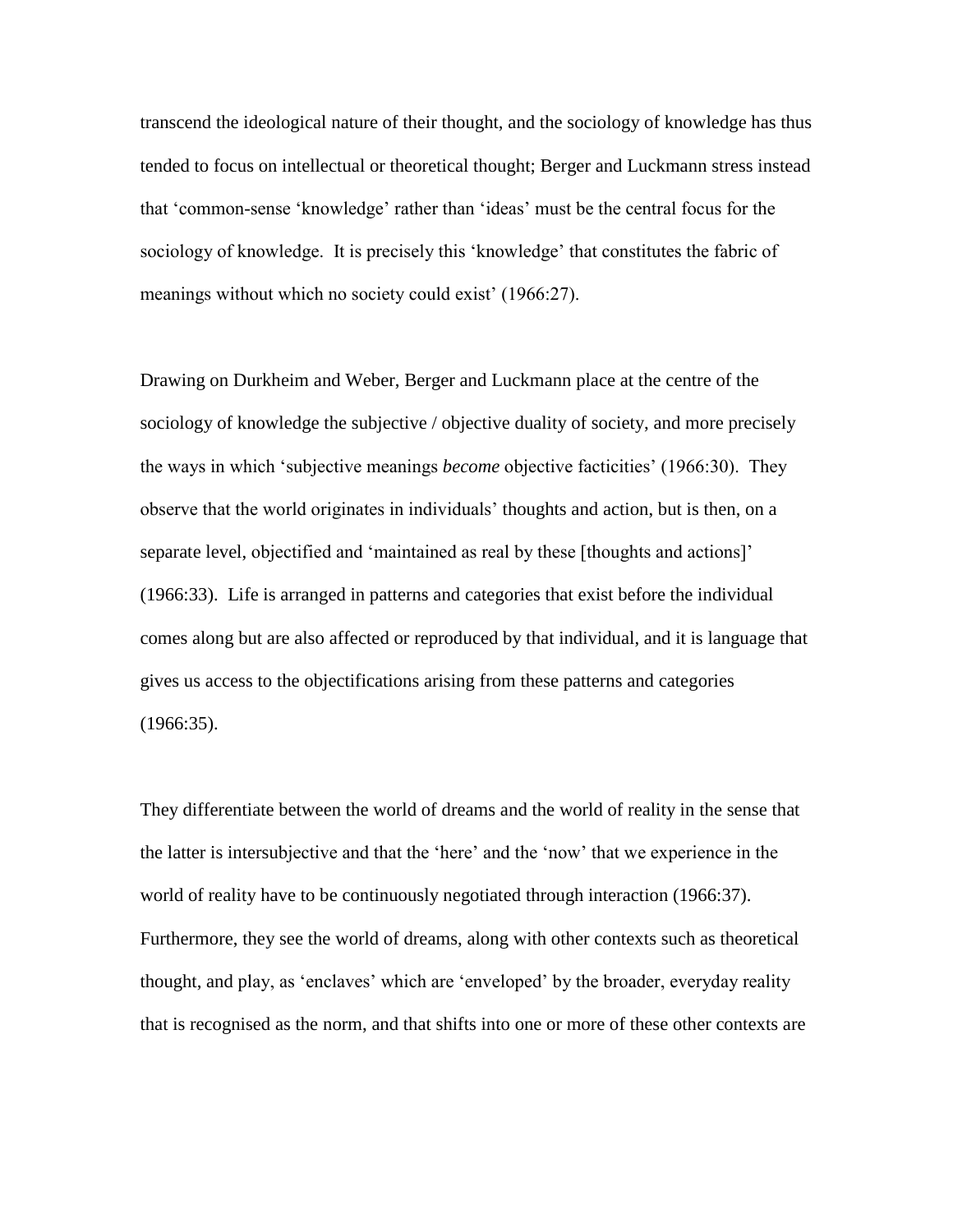treated by us as 'excursions' (1966:39). We can here hear distinct echoes of Goffman's notion of 'framing'.

Berger and Luckmann spend some time thinking about the importance of 'the other' for individuals' knowledge of themselves, in that this is only fully available via 'the other''s attitude towards the self (1966:44). 'Others', just like the world of reality in general, are categorised, or 'typified' by language and 'dealt with' in those terms, and this is reciprocal in how the 'others' 'deal with' the self. (1966:45). There is an element of 'I know that you know that I know …' and so on in our shared use of language and the 'social stock of knowledge' that it objectifies for us (1966:60); at the same time, however, this social stock of knowledge is distributed in various ways, and we know this, but now fully, which plays a big part in how we negotiate meanings and relationships in everyday life (1966:61). This negotiation of meanings happens at various levels: 'habitualisation', when repeated actions take on a pattern and then meaning; 'institutionalisation', when different actors recognise and reproduce the typifications of these habitualised actions; and 'legitimation', where social reality is invested with meaning and thus becomes plausible (1966:94).

#### Erving Goffman

Of all the theorists who have been discussed here, Goffman is the one who is most roundly positioned in the Social Constructionist camp. Goffman's (1959) focus is very much on the individual in interaction with other individuals, and on agency, and as such he could be described as the most 'micro' of the theorists we have discussed so far.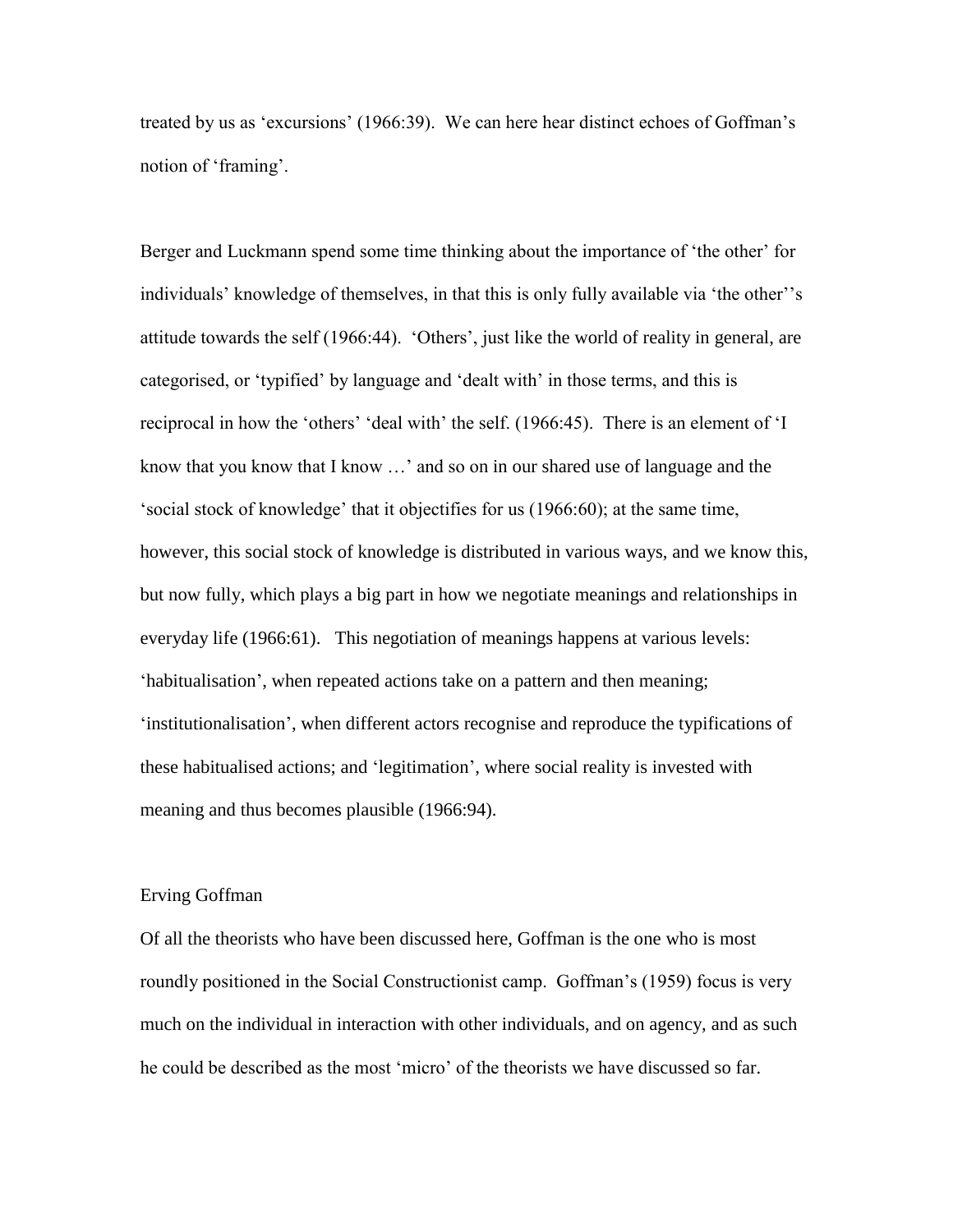Goffman talks about the 'presentation of self' but for him it encompasses much more than incidental performances of identity. He describes all social interaction in terms of a dramatic performance and as such highlights that identity (or 'the self' as he terms it) is an ongoing interactive construction rather than something 'given'. He says, 'a correctly staged and performed scene leads the audience to impute a self to a performed character, but this imputation - this self - is a *product* of a scene that comes off, and is not a *cause*  of it' (1959:244-245). He thus clearly provides a social development of the notion of a dialectic between self and other.

The correct staging and performance of which he speaks have several components. For every interaction there is a 'front' (scenery and props) and each participant utilises a 'personal front' consisting of 'appearances' (social statuses) and 'manner' (interactional role) (ibid.:35). He distinguishes 'front region' from 'back region' or 'backstage' and says that 'suppressed facts' will make an appearance backstage. He further observes that 'impression management' often occurs in teams which do not exist in relation to a structure, but rather in relation to the impression they construct. So, although *membership* of some 'teams', for example in workplaces, is determined by the 'structure' of the company, this does not determine the team *identity*, which rather comes from interpersonal dynamics which construct and uphold the 'impression'.

Goffman does not see society as random and structureless; he accepts that structures come into existence, but only because of the repetitive reinforcing behaviour of *individuals.* For Goffman, as a result of numerous specific interactions played out in it,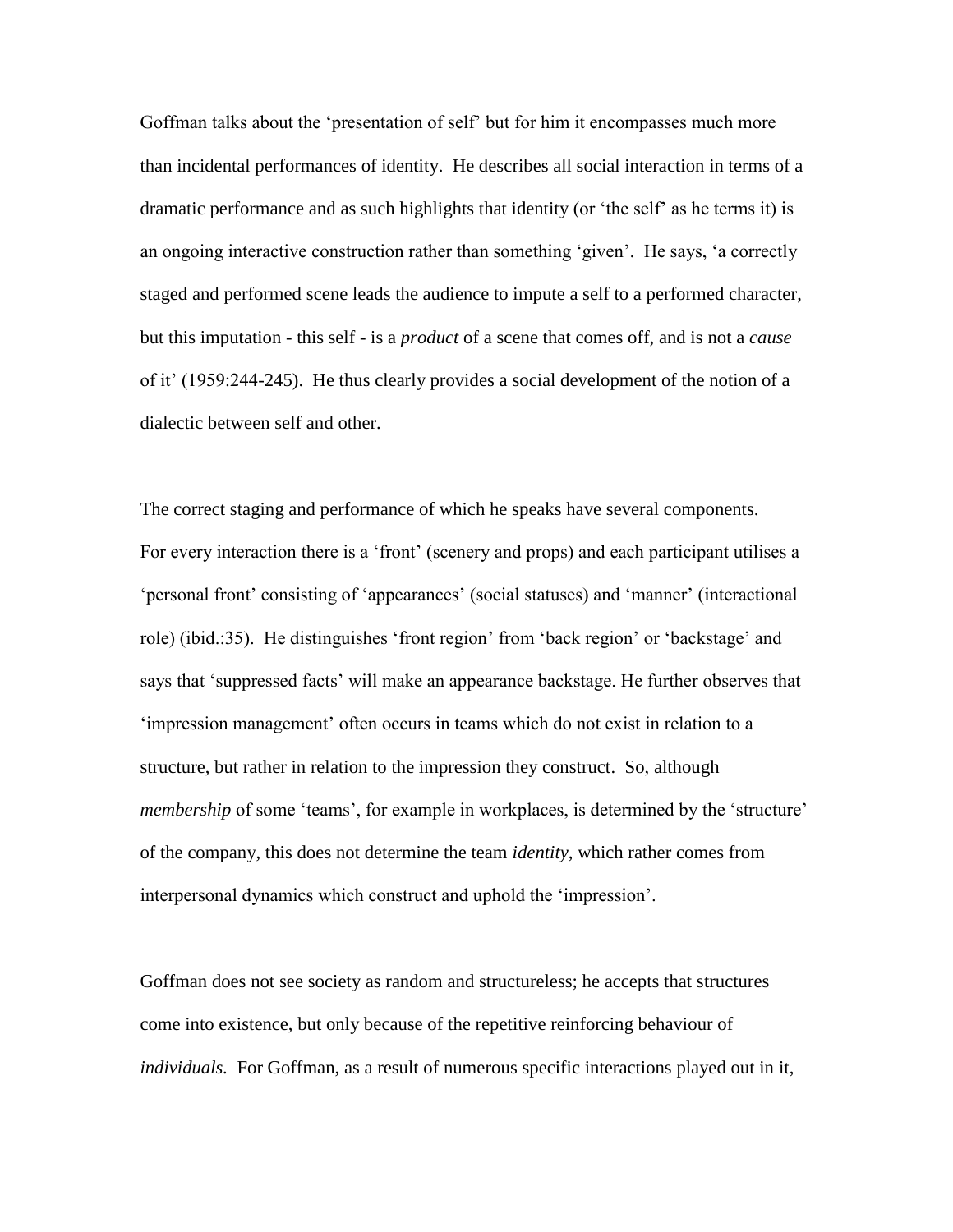any particular front may in time take on a meaning of its own and become 'a 'collective representation' and 'a fact in its own right' (Goffman 1959:34).

A particularly relevant aspect of Goffman's work for sociolinguistics is his notion of 'footing' (Goffman 1981), which illustrates well the social construction of identity by separating out the individual from the role(s) s/he plays in conversational interaction. The notion of footing deconstructs the relationship between speaker and utterance and claims that there is not a one-to-one relationship between the two. There are three voices involved in any utterance: firstly, there is the animator, the person that utters the words; secondly, there is the author, the person that originated the beliefs; thirdly, there is the principal, the person whose viewpoint is currently being expressed. The only role that is entailed by speaking an utterance is that of animator. Regarding the other two roles, put simply, the speaker takes on the role of author if s/he uses her own words; and s/he takes on the role of principal if she speaks sincerely. Conversely, the role of author may be attributed to someone else by quoting another speaker; and the role of principal may be revoked by speaking ironically, or in other words 'saying what you don't mean'. In this case the role of principal is not attributed to anyone else: it is simply avoided altogether.

The roles of author and principal are complex however. Regarding the author, the distinction between quoting and not quoting another speaker is not a simple one. Speakers may consciously invoke another speaker when they speak, either explicitly, by directly quoting from them, or implicitly, by appropriating a voice. Invoking another speaker may also happen unconsciously: if we accept that identity and knowledge are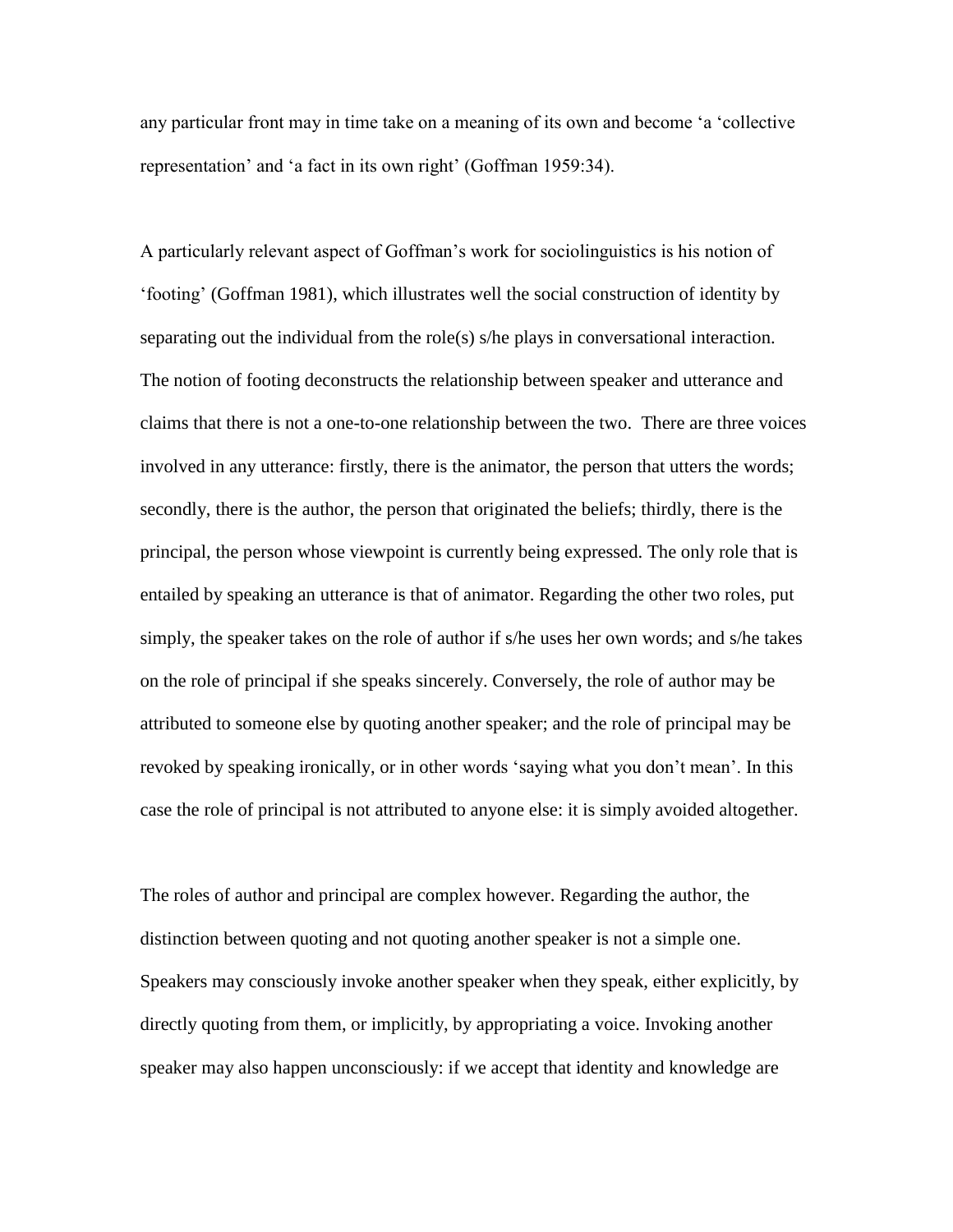constructed in interaction, we would expect speakers to allude to previous exchanges in present ones, sometimes unconsciously. Indeed, given the degree of intertextuality in language use (cf. Bakhtin 1986), it is very rare that any utterance will be entirely new and original. The invoked exchanges and other speakers will not necessarily be from the current speaker's local context, but may also be from wider public life or the media. Regarding the role of principal, again the distinction between sincerity and insincerity or irony is not a simple one. If we accept that certain discourses become dominant in society and are consequently taken as 'given' or 'the norm', a speaker drawing on these may unconsciously act as the principal of particular positions.

## Michel Foucault

Foucault focuses on the relationship between interactions between individuals and wider relations of power, placing a greater degree of focus on agency than structure. Foucault suggests that we view power as ascending. There are power relations in every personal interaction we take part in but 'these (micro-level) mechanisms of power have been 'invested, colonised, utilised, involuted, transformed, displaced, extended' (1980:99) by more general forms, and these are what we tend to see as forms of social power'.

Foucault sees 'objects' as 'discursively produced' rather than having an intrinsic meaning. For any one topic, there are multiple discourses (ways of speaking about something). However, this does not mean that we can make the world into anything we want simply by speaking, writing, or thinking in a certain way. Foucault shows us that there are multiple discourses but some are more highly valued or 'dominant' than others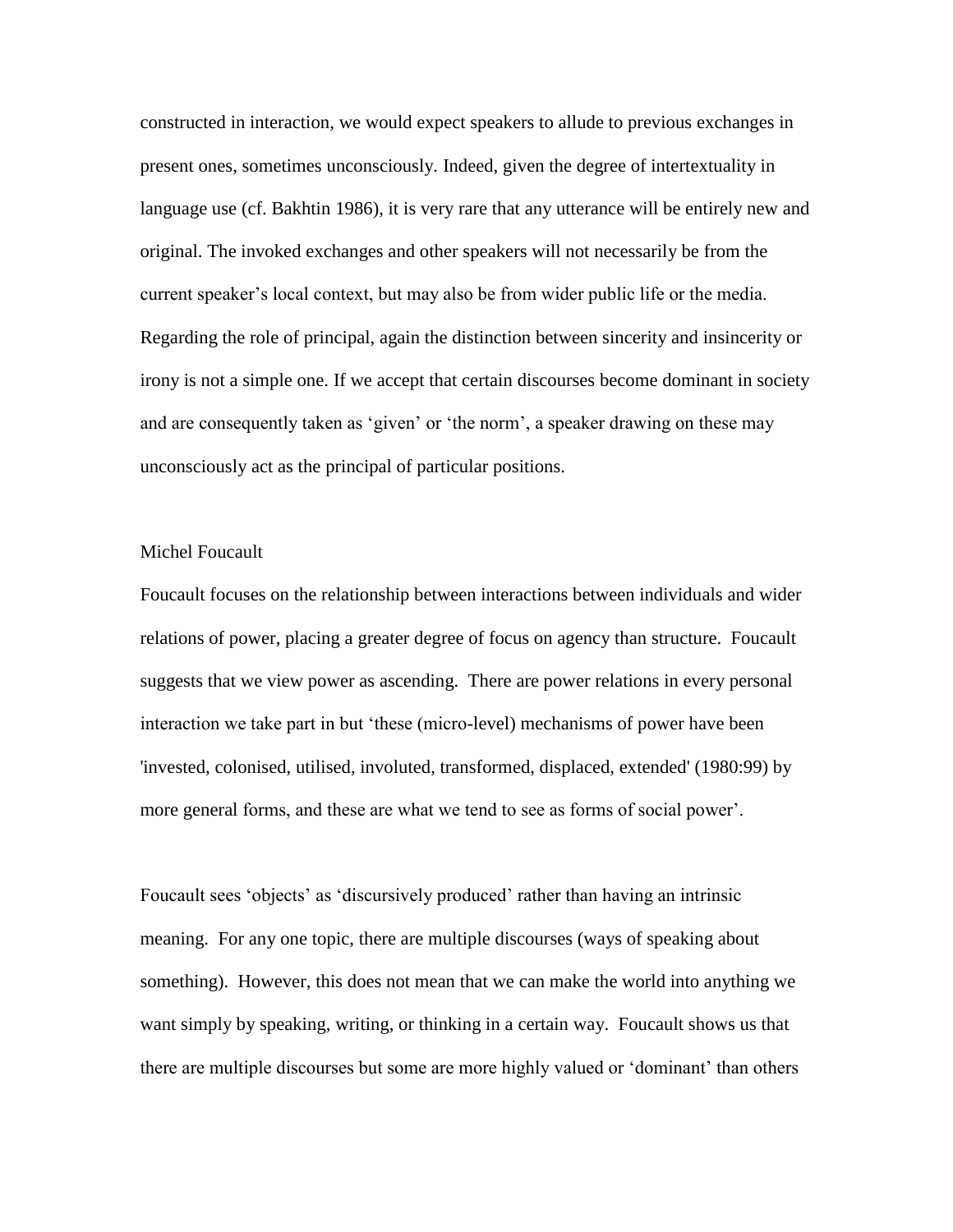and these tend to form an accepted 'system'. All of the discourses however may vie for these dominant positions. For example, in the UK, there are competing discourses about asylum. One discourse would say things like 'they're coming over here and taking our homes and our jobs and there's nothing left for us', while another would say things like 'of course we should welcome people who are fleeing persecution – our foreign policy has created some of their situations'. These vie for dominance on the pages of the UK press and in turn in everyday discussion. There is a certain amount of input from political figures, and arguably their discourse is more likely to be considered to be dominant, but actually the vast majority of this discursive reproduction happens at the level of individual interactions. While more traditional Marxist thinking would claim that there is only one dominant ideology and it is that which positions us, Foucault believes that we as interacting individuals uphold the system and so it follows that we can subvert it. He claims it is possible for the dominant discourses to be subverted and the marginalised ones voiced.

Foucault coins the term 'power/knowledge' (1980) to illustrate how close he believes the relationship between the two concepts to be. For Foucault, knowledge gives you power; but on the other hand those who have power are more likely to have their discourse accepted as knowledge. It is clear that, like Bourdieu, Foucault does not see the material and the ideological as completely discrete aspects of life. It is also clear that his ideas begin to question the very notion of 'truth'. So, his notion of knowledge does *not*  correlate with ideology: what is central are the *procedures* by which something comes to be considered knowledge and, by extension, 'truth'. He is not claiming that we can never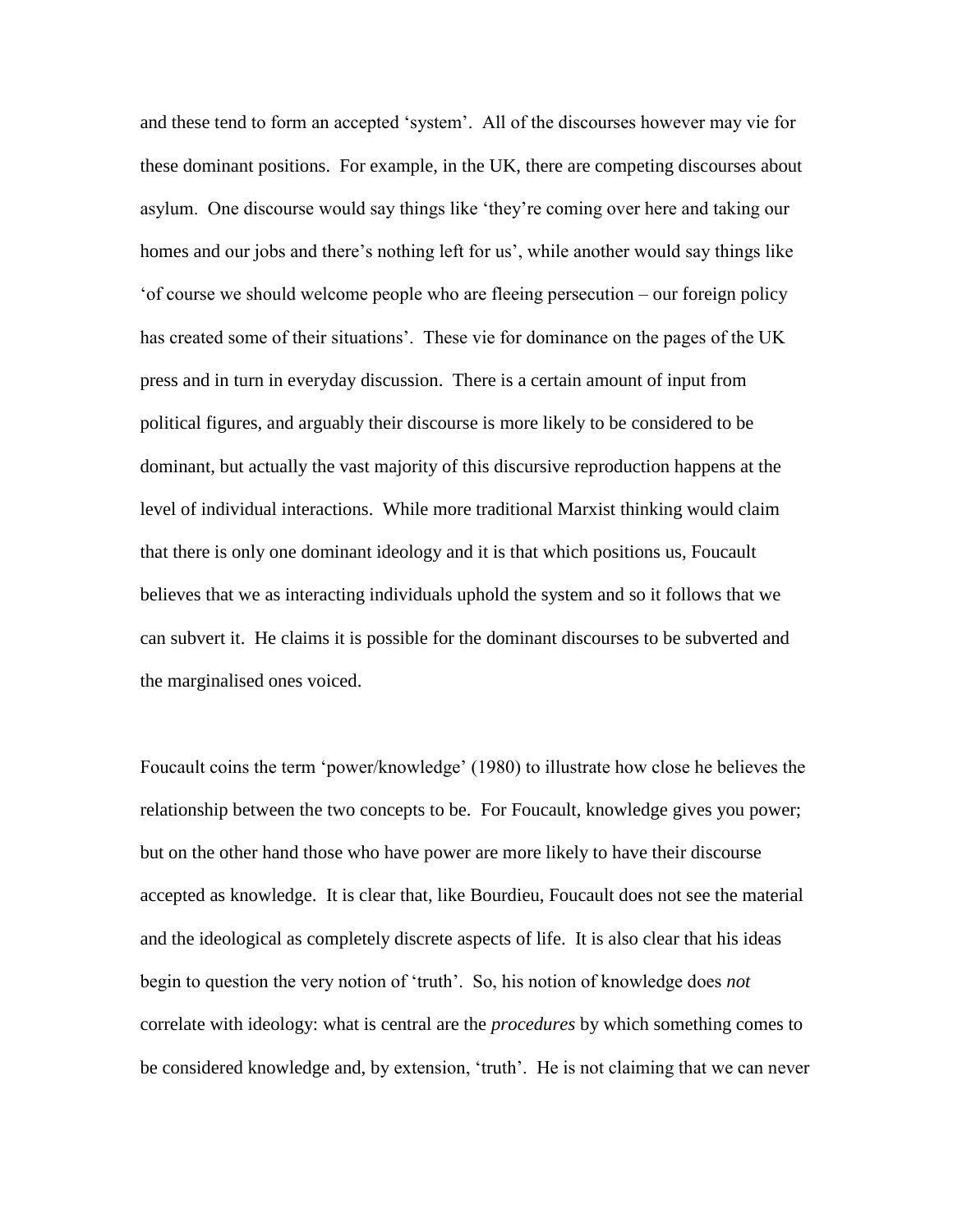'get at' the material reality of an event; he is simply pointing out that there may be considerable struggle over what constitutes the 'taken-for-granted' truth of that event.

Dominant discourses and systems of power by definition create categories of 'deviants' which are seen as being in opposition to 'the norm' (see Foucault 1977 for Foucault's discussion of how sexual deviance and criminality have been constructed in the western world. The 'norms' are maintained by 'surveillance'; Foucault uses the panopticon, designed by Jeremy Bentham, as a metaphor for this (Foucault 1979). The panopticon is a concrete mode of surveillance whereby the architecture of a prison allows the prison guard to see all of the prisons but none of the prisoners can see the guard. Foucault argues that this works on an abstract level too; due to these material manifestations of surveillance, the notion enters the psyche of individuals in a society to the extent that the material forms are no longer required: individuals begin to self-monitor from the point of view of the powerful.

## Pierre Bourdieu

Bourdieu too focuses on the relationship between interactions between individuals and wider relations of power; he places a greater degree of focus on structure than does Foucault however. We could therefore label him a 'structural constructionist', displaying characteristics of social constructionism, but inhabiting a position on the continuum closer to structure than agency, and differing from Goffman and Foucault in this regard. Bourdieu moves beyond the traditional Marxist counterposing of the material and the ideological, by revisiting the Marxist notion of 'capital' in ways that suggest significant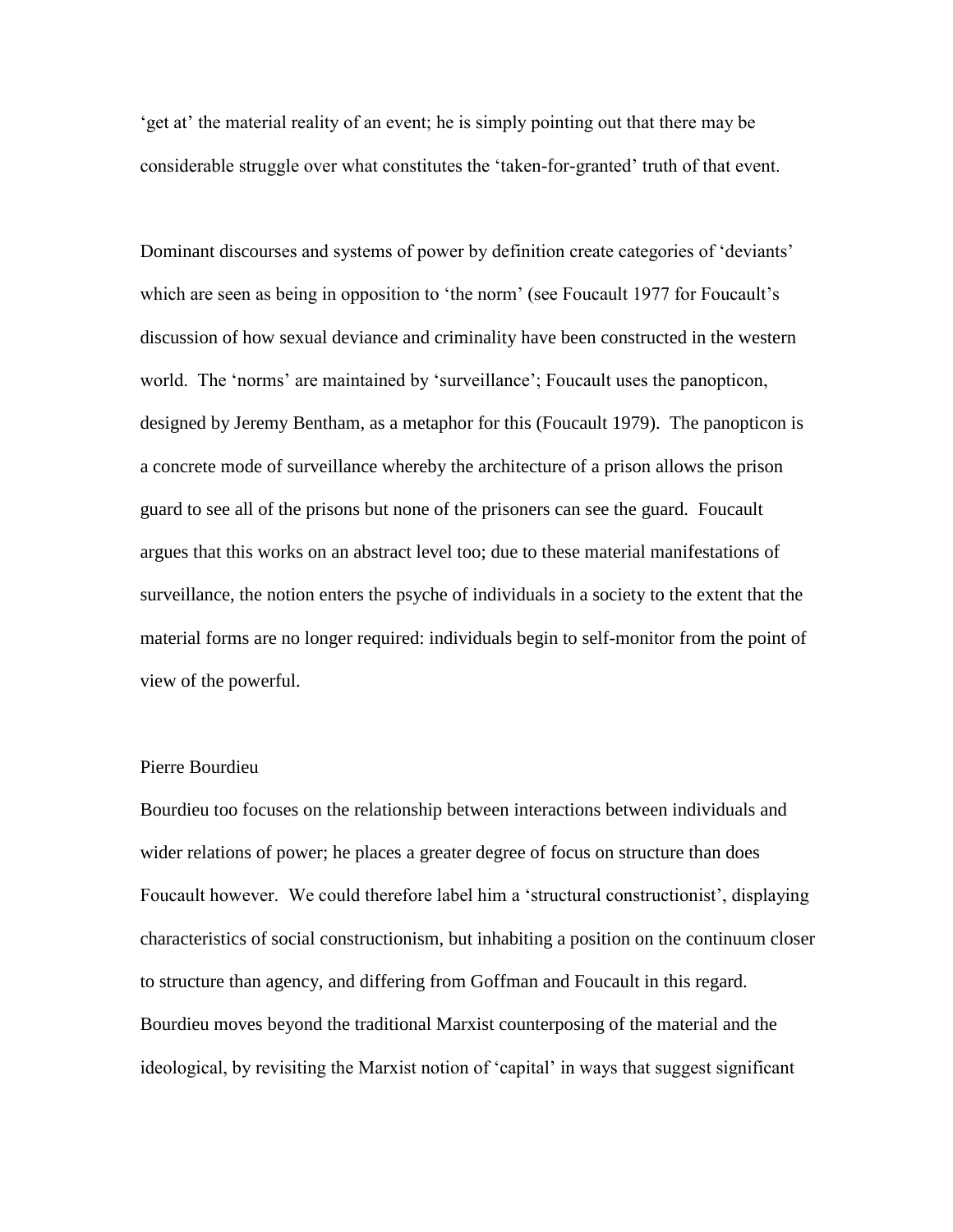overlap between the two, and which move away from a deterministic view of identity and towards a constructionist one, in which individuals use these various 'forms of capital' as resources with which to construct their identities, albeit within limits imposed by wider structures.

Traditional Marxism focuses on economic capital, something that has been produced, been assigned a value, and can be exchanged in pursuit of profit. Bourdieu (1986) suggests however that it is not only material entities that should be defined as 'capital'; the label for him can and should also be applied to certain 'symbolic' aspects of life. 'Social capital' applies to the networks and relationships that might be of value to a person as regards their 'social standing'; 'cultural capital' applies to accumulating valuable forms of knowledge (which might differ depending on the type of schooling one has for example); 'physical capital' applies to ones' presence, the way one moves, the physical tasks one can carry out, the way one 'handles oneself'; 'linguistic capital' applies to the way one speaks.

What is notable about Bourdieu's 'forms of capital' is that, although there are overarching norms, dictated by the power-holders, regarding the value attributed to each of these forms of capital, and different sub-types within them, these values may differ at a more local level, particularly as regards social class. So, for example, speaking a marked form of the local dialect (a specific type of linguistic capital (cf. Bourdieu and Thompson 1991)) and being strong and tough (a specific type of physical capital) may be highly valued in the working class (cf. Labov's (1972) work on 'lames' being excluded from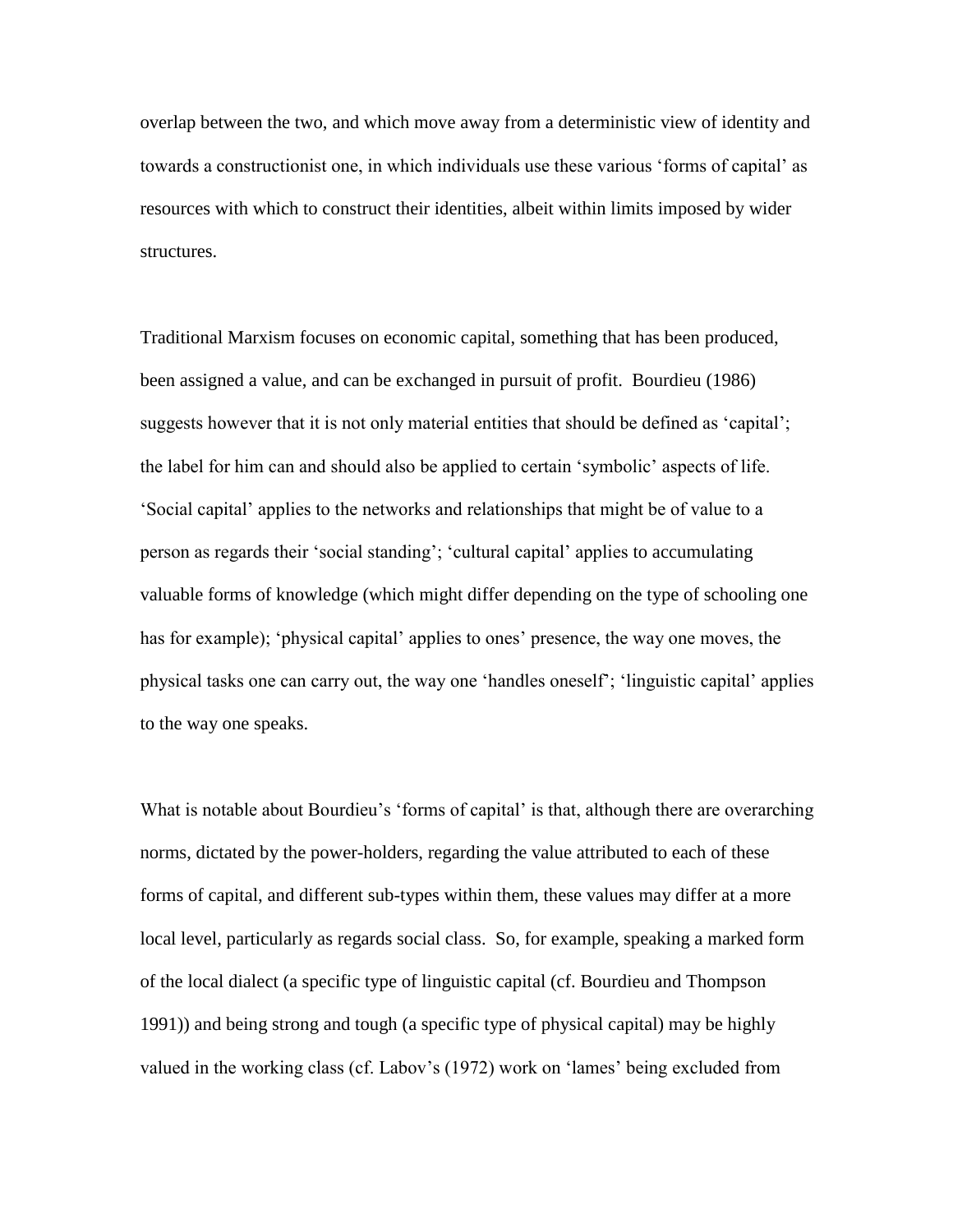peer groups because they did not display 'core' linguistic behaviour). This type of capital, while locally valuable however, may preclude social mobility: it may be relatively more difficult, or at least less comfortable, for a core member of a working class community to enter a professional career, with its focus on speaking standard English and acting in a 'refined' manner, regardless of whether that person has gained the relevant qualifications or 'cultural capital'. This questions further the idea that society is a 'meritocracy'.

Bourdieu's theory of capital offers us a picture of free-thinking agents who can consciously attempt to acquire particular forms of capital to exchange for particular kinds of experience, status or indeed other forms of capital. For Bourdieu this is very much agency within limits however: societal structure is very real, and ultimately society will tend to reproduce itself in a similar form. His concept of 'habitus' is useful here (Bourdieu 1984). It is via the habitus that objective material conditions become translated into subjective human dispositions; the individual carries out certain practices relative to structural aspects of their life such as family, schooling and social class, and to their experiences within certain 'fields' of activity, and as such come to embody and play these out.

### Mikhail Bakhtin

Bakhtin was primarily a literary theorist, but some of his key ideas can be applied equally well to spoken language, and indeed in his later work he began to engage with this. Probably his most famous work is his analysis of the work of the novelist Dostoyevsky (Bakhtin 1984a). In it he introduced three key concepts: the unfinalizability of the self,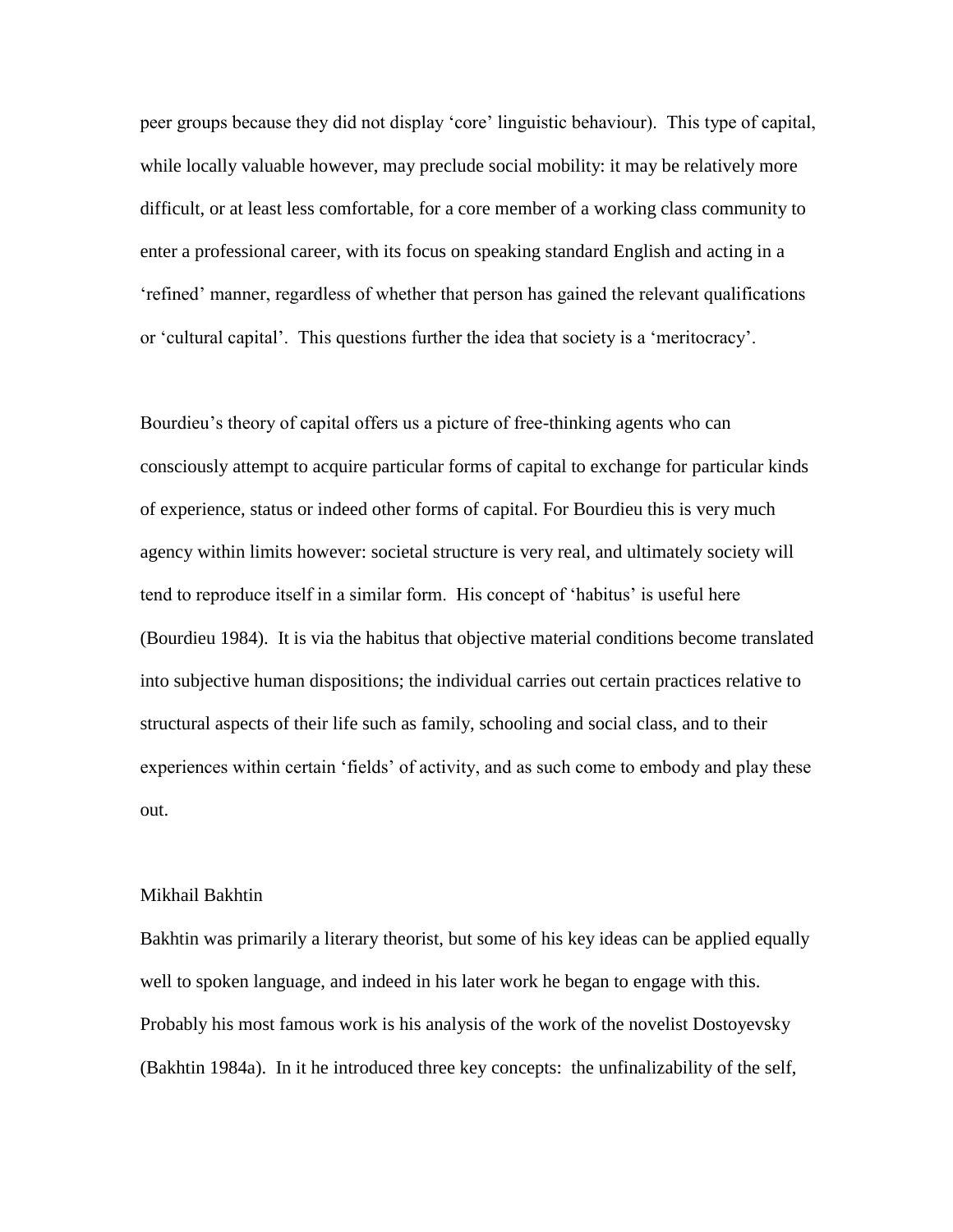the inseparability of the self and the other; and polyphony, that is, many voices. He related the concept of polyphony to truth: whereas a traditional view might suggest that two separate accounts that differ entails that one of them is untrue, Bakhtin suggested that it was only in polyphony, and the engagement and dialogue that it presupposed, that truth could be found.

Bakhtin's later work (Bakhtin 1986) engaged more with everyday spoken language, and the key concepts of this work were genre and intertextuality. Whereas it is usual to think of genre as an attribute of written language, Bakhtin said that spoken language also displayed this. He differentiated between primary genres which structured what was acceptable in everyday language, and secondary genres which dealt with specialist discourse such as legal and scientific. With intertextuality he claimed that no utterance is unique, that the making of an utterance involves 'appropriat[ing] the words of others and populat[ing] them with one's own intention'. This can be seen to further develop his notion of the relationship between the self and the other.

Bakhtin took a particular interest in ritual and the carnivaleque (Bakhtin 1984b), particularly in their liminal nature; that is, that they are ambiguous spaces 'between worlds' in which societal norms do not apply. An example of liminality is the ritual of 'kissing under the mistletoe' found in certain western cultures around the Christmas period. Mistletoe is usually placed on a threshold (for example the entrance to a home), and the ritualistic nature of the kisses means that they are not viewed as moral transgressions. Carnival similarly allows individuals to construct alternative identities in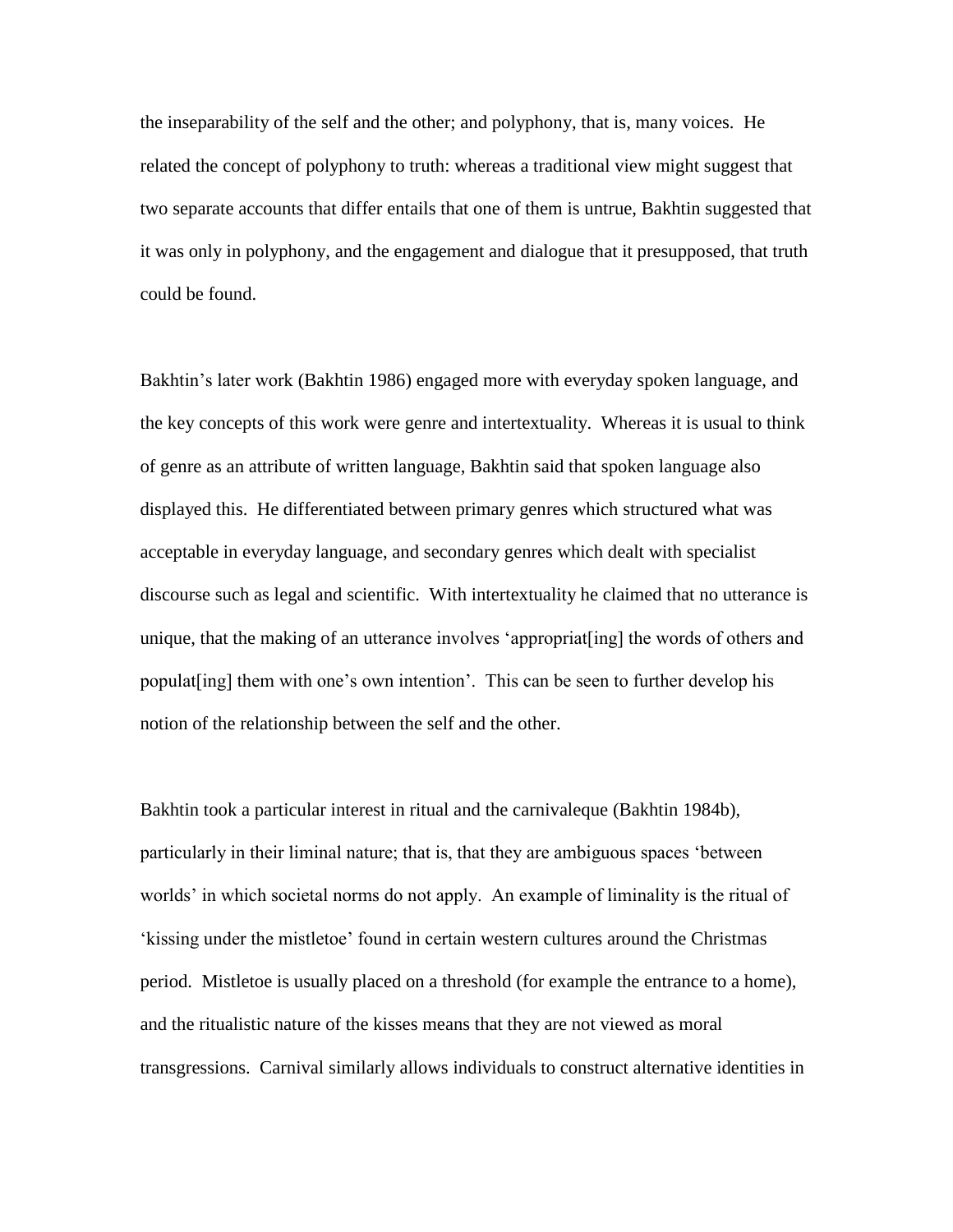a non-judgemental space. Rites of passage are sometimes considered liminal; in fact it can be useful to view the whole period of adolescence as a liminal time and space in which adolescents can experiment with the threshold between childhood and adulthood. Liminality has interesting application in sociolinguistics in that language allows us to shift between different contexts and rules with simple changes to discourse, tone and so on.

## Edward Said.

On the topic of 'othering' and 'deviance' it is important to consider the work of Edward Said (1978) on 'Orientalism'. The theorists we have considered thus far have generally discussed the ways in which they see identities and relationships being constructed *within*  specific societies, albeit with power differentials, for example social class. Said takes a more global approach and engages with power relationships *between* 'West' and 'East', and by extension between individuals and groups of different ethnicities. He analyses the notion of 'the Orient' as being an object of Western construction which arises from a set of categories, images and classifications held by Westerners.

Through reinforcement, these representations come to be viewed as reality to the point that 'the Orient' as an entity is seen to exist. It does not, however, have a status equal to that of its creator. Because the West has constructed this entity, it sees itself as active and 'the Orient' as passive. The former automatically feels it 'knows' and can master the latter and therefore a relation of power (which appears natural) comes into play. Thus political motives are forgotten as this definition of the entity comes to be seen as 'truth'.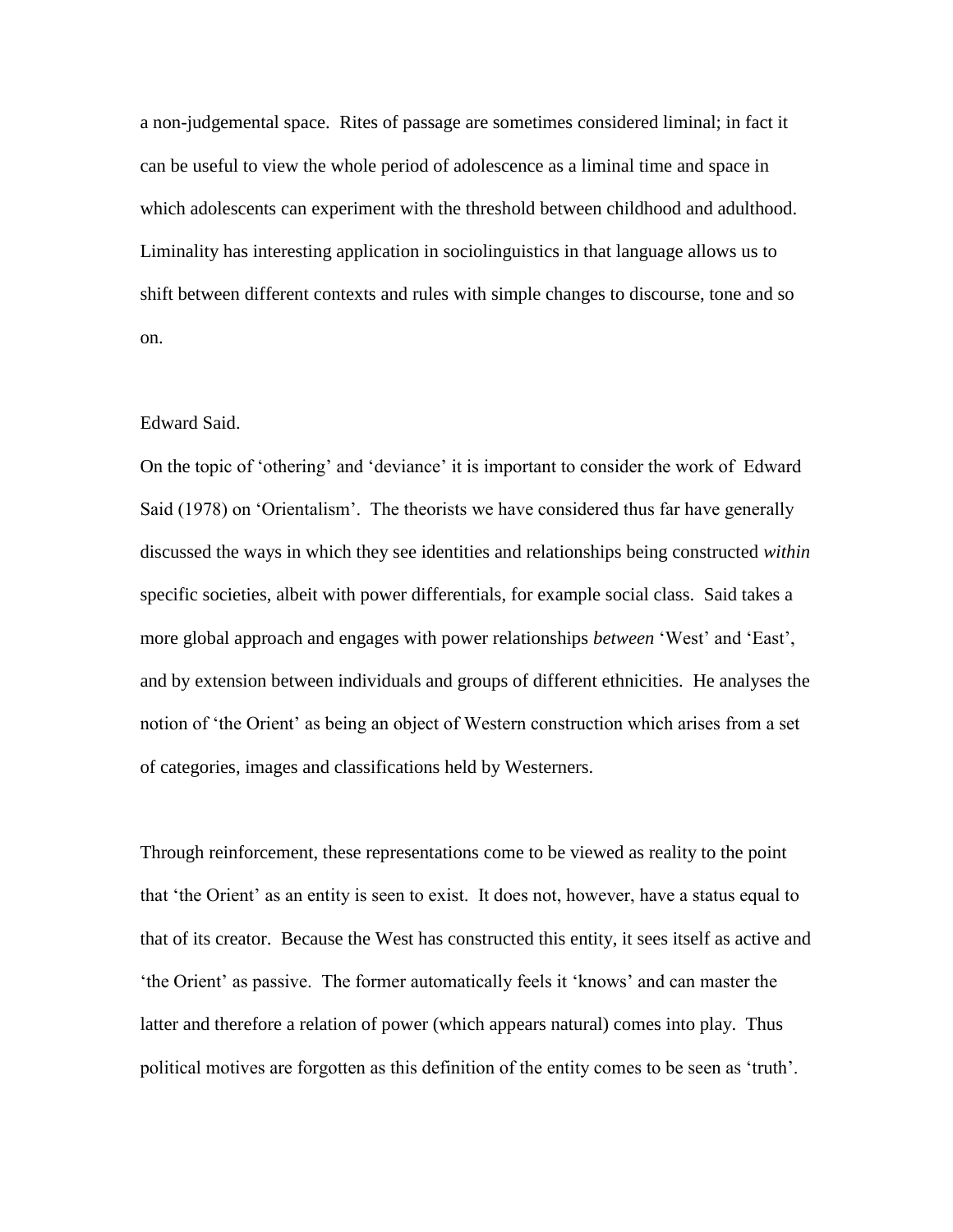Furthermore, it is through this creation of an 'other' that the West constructs an identity for itself. 'The West' and 'the Orient' do not *mean* anything intrinsically but are defined through the differences between them.

## **Social Constructionist Sociolinguistics.**

This section will explore a range of Sociolinguistic work that draws on and develops the Social Constructionist tradition, in some cases as a general approach and in other cases by applying the work of a particular social theorist to spoken interaction. Not surprisingly, identity is a common theme throughout this work, shifting the sociolinguistic focus from language system to speaker(s) and from structure to performance and later construction. This work falls quite neatly into 'themes' including constructions of gender; constructions of ethnicity, national identity and minority languages; constructions of childhood and adolescent identity (and often gendered and ethnicicised aspects of these); mediated constructions of political relations; and constructions and reproduction within the legal system.

## Gender

Milroy (1992:215) writes of meaning becoming 'gendered': certain forms become symbolically associated with masculine or feminine norms through regular use by and in turn association with particular groups. Lavandera (1982 cited in Milroy 1992:175 cited in Holmes) claims that patterns of sounds (because they are inherently meaningless) acquire 'social significance' whereas patterns in discourse acquire 'social meaning'.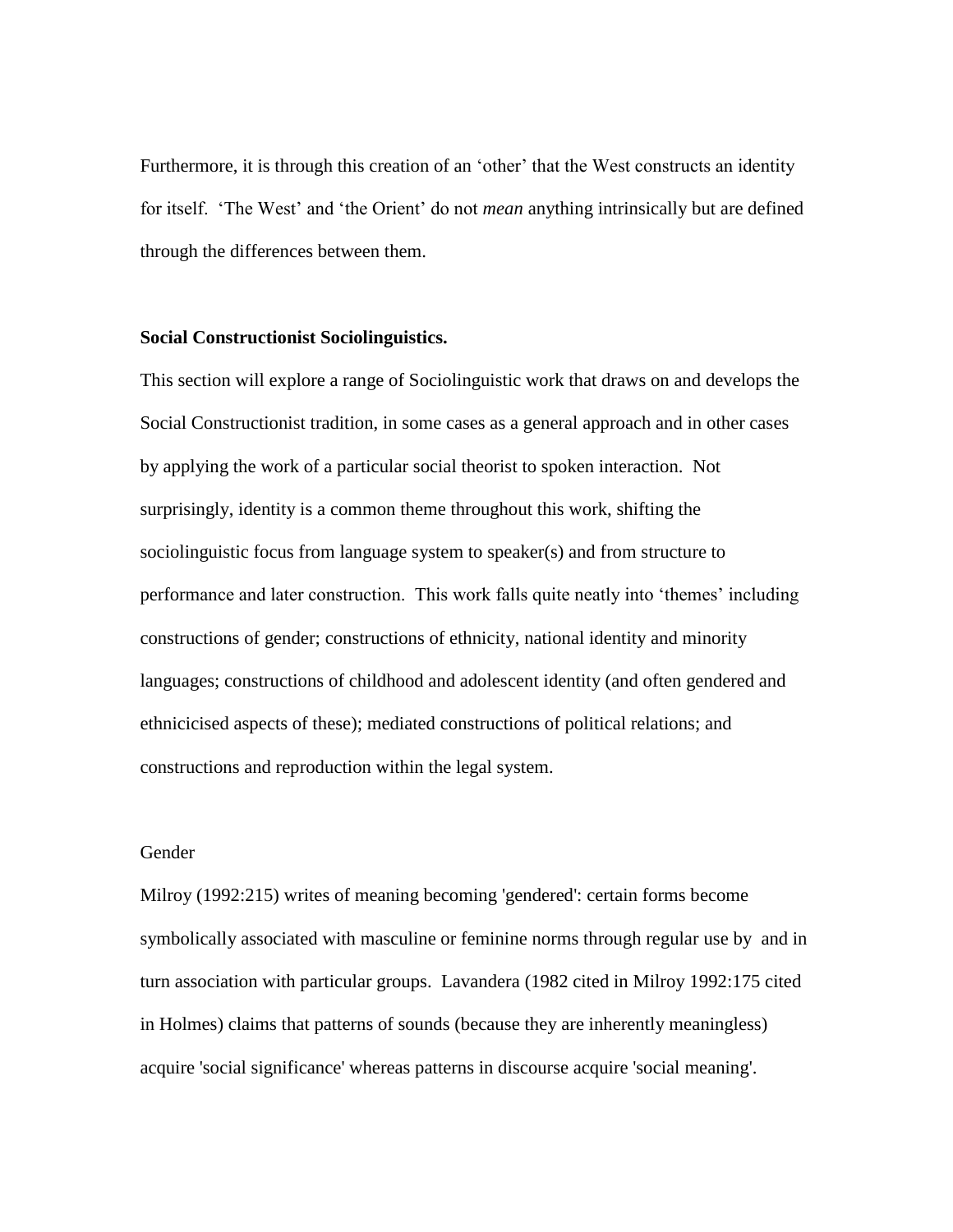Holmes claims that these two can interact, however: forms with social meaning may acquire social significance because a particular group favours them; forms with social significance may have social meaning attributed to them by being seen to carry a particular value of the community that habitually uses them. Thus, in certain contexts, 'the use of phonetic variation and the construction of identities are inseparable' (Eckert and McConnell-Ginet 1995:503 cited in Holmes).

Holmes (1997) further challenges traditional notions of particular linguistic features being 'women's' or 'men's' features. She highlights the problem that arises from simply counting pragmatic particles and concluding questions of identity from the results: such particles are interactive and so will serve particular (not necessarily identical) social functions for their speakers. She identifies four different functions of tag questions: facilitative, softening, epistemic modal (expressing uncertainty or tentativeness) and challenging. Similarly, 'I think' and 'you know' can function either as hedges or as boosters (Bonnano 1995; Holmes 1985, 1986).

Coates (1999) uses Goffman's notions of front and backstage to explore UK women behaving, as she terms it, 'behaving badly': in the contexts in which they are most relaxed, they report behaviour and fantasies that do not fit with the norms of femininity. Coates claims that, while there is an opportunity for subversion here, because it is 'backstage', a less dominant arena, it must be recognised that it also upholds the dominant order.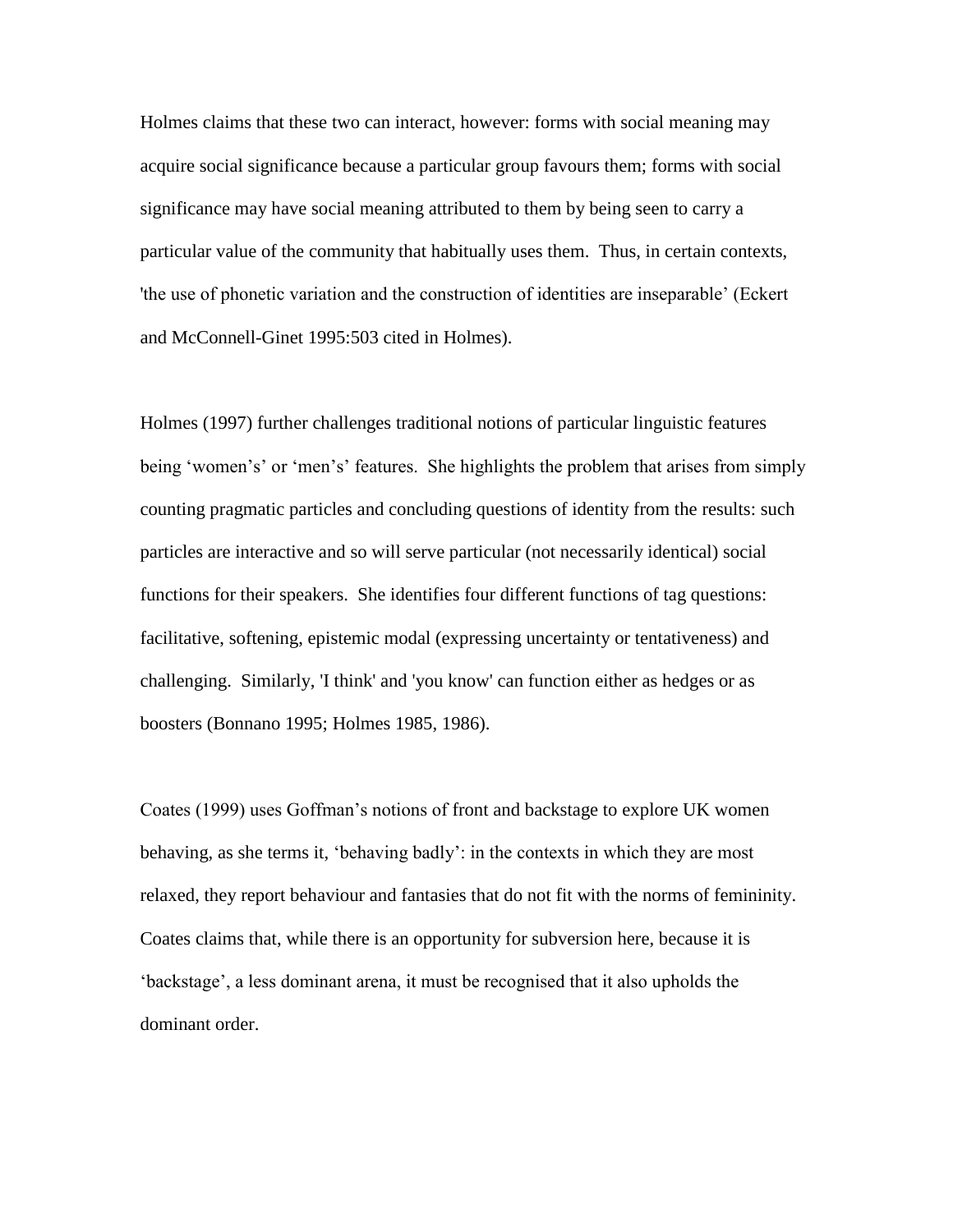Kiesling (1998) analyses US college fraternity men's contextual variation in the use of the variable (ING). Most of the men use less of the vernacular form in fraternity meetings but some use more. He claims that all the men are constructing powerful identities (they are encouraged to do so by the norm of hegemonic masculinity) but that the working class men's identities are based on physical rather than structural power, the latter of which they have less access to than middle class men. He claims that they show more than just a resistant solidarity: their solidarity is bound up with hegemonic masculinity to create what Kiesling calls 'camaraderie'. The men identify themselves with certain prototypes ('alignment roles') within the confines of hegemonic masculinity and thus their language use is bound up with physical power and serves to construct identity rather than simply produce context-specific interactional patterns (e.g. the resistance of one group to another). Through this evidence of alignment to prototypical roles, Kiesling claims that social interactive sense-making can be viewed in a similar way to other cognitive capacities.

Kiesling (2005) exemplifies the ways in which a group of (heterosexual) men in the United States discursively negotiate closeness, which is constructed by the dominant discourses of their culture as in opposition to heterosexuality. They do this via indirectness, which again reminds us of the importance of considering form as well as function when considering construction of discourses.

Cameron (1997) highlights the importance of considering both form and content of conversation when identifying multiple discourses or discursive struggle. In her data,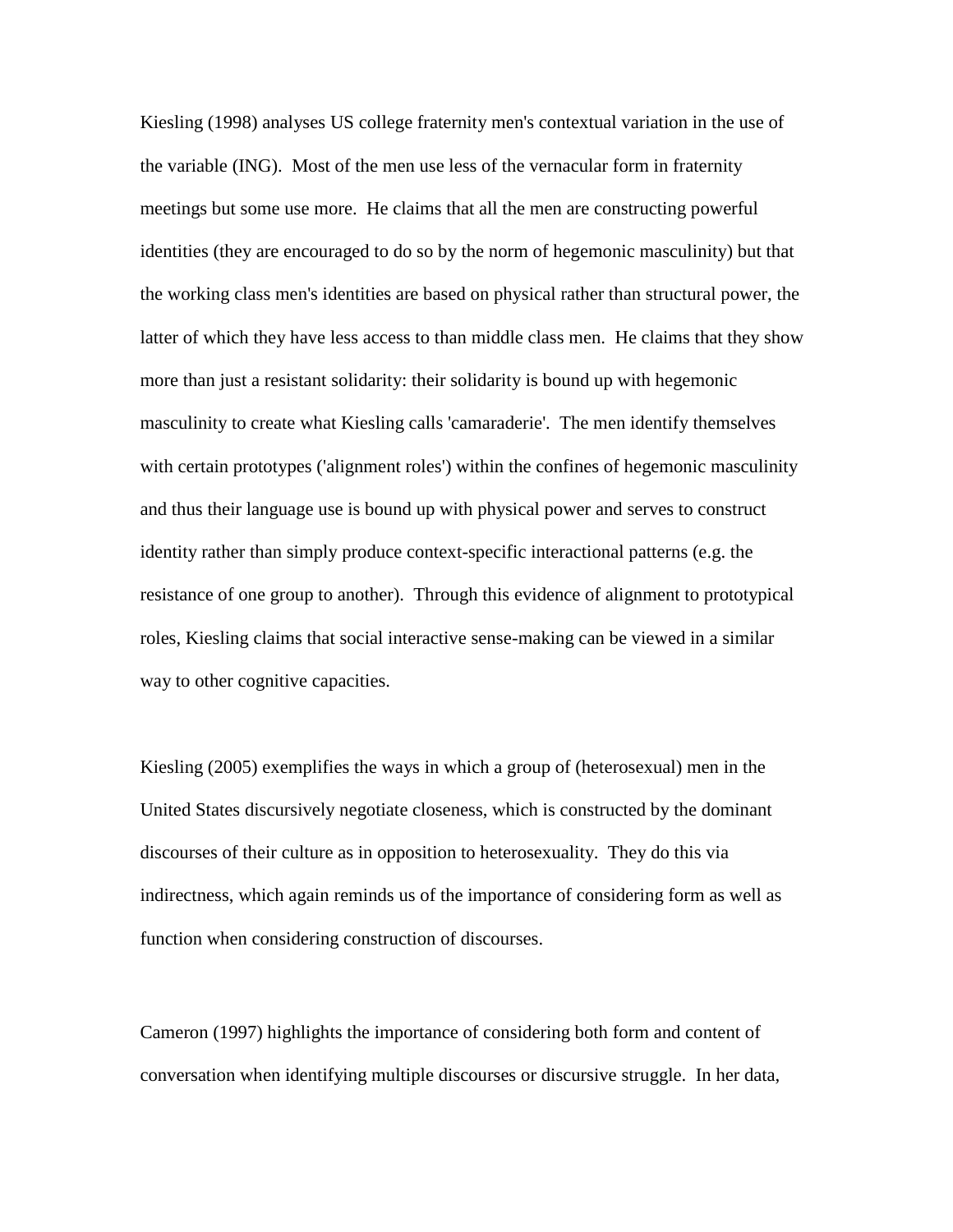young men use an apparently cooperative *style* of talk but the *content* consists of "the same old gendered script" (1997:64).

## Ethnicity

Menard Warwick's (2005) work on what she calls 'trangression narratives' reminds us that the 'other' involved in our negotiation of identity may not in fact be a physically different person; dialogical positioning can also be employed where we need to negoitate between contradictory positions, in this case in terms of how the speaker orients towards a relative who she values highly while distancing herself from his violation of traditional family values.

Schilling (2004), in a discussion of a sociolinguistic interview from a tri-ethnic rural community in the US, shows how speakers of different ethnicities tend to highlight ethnic components of their speech when talking about (local) race relations, but do not do this when they are talking about family and friends, or about race relations on a national level. This highlights the fact that the relationship between the 'self' and the 'other' is dynamic and continuously negotiated. All of this is done within ethnolinguistic patterns, however, which reminds us of the constant interplay between structure and agency. By applying Bakhtin's notion of 'dialogicality' Schilling also provides us with an insightful way to look at the role that researchers play in the construction of those they research.

Plas (2007) provides a fascinating demonstration of how social constructionist analysis can allow us to reassess historical accounts. He focuses on a north Dalmatian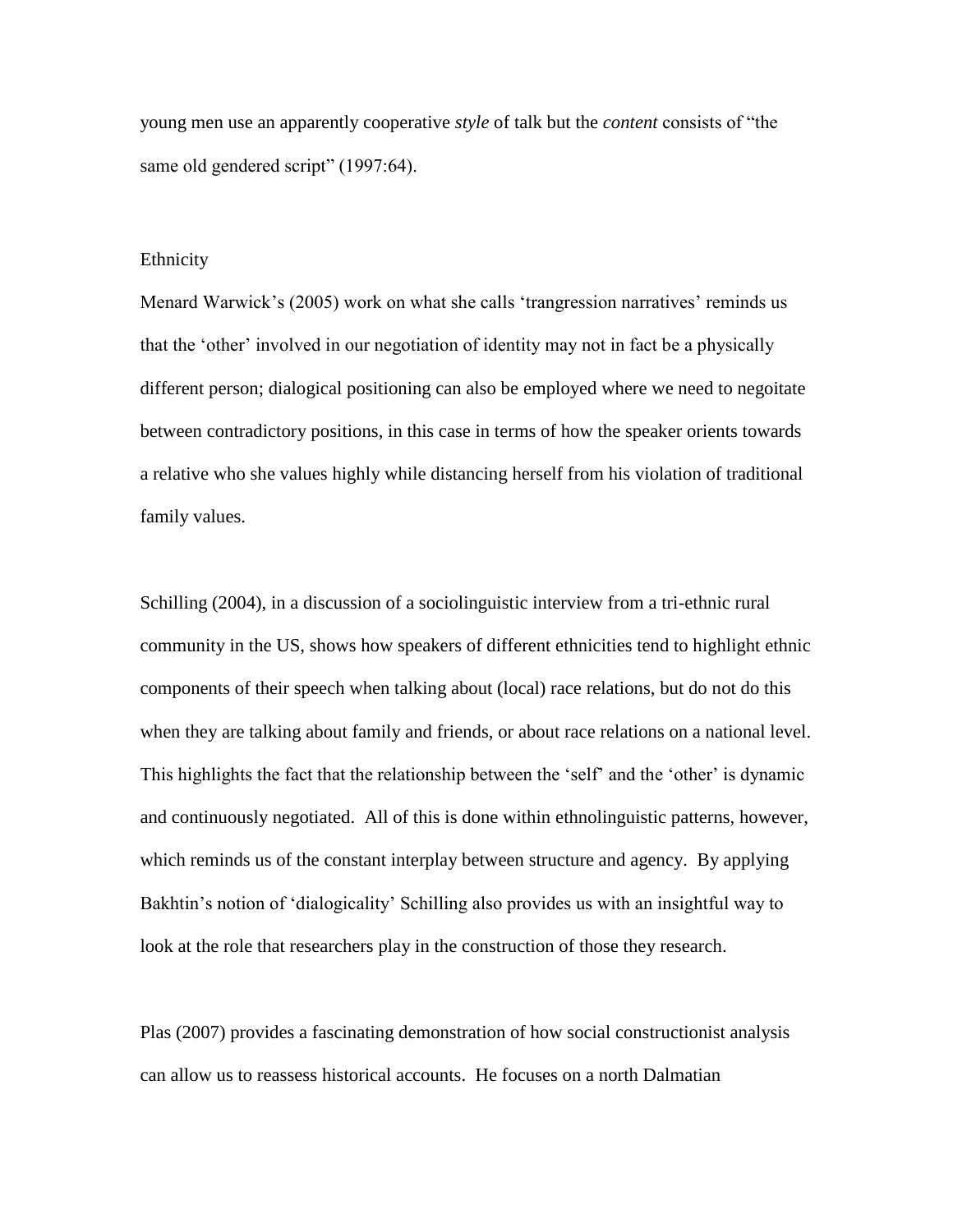ethnographic account from the end of the nineteenth century in the context of early Croatian institutional-ethnographic practice and demonstrates that unpicking the dialogical aspects of this account, and ethnographic accounts in general, is essential in constructing reliable histories. The account shows respondents to a questionnaire orienting to their own rather than the questionnaire's categories and themes, and the dialogic activity between author and editor as result of this shows a renegotiation of the identities discussed. This can be read as ideologically problematic given the cultural and national categories and themes that are dealt with.

Jaworski et al's (2003) analysis of British holiday programmes' construction of the local contains interesting echoes of Said's notion of 'Orientalism'. Although the presentertourists construct their relationship with local people as one of 'closeness' and 'friendship', and thus by extension as equals, close discourse analysis reveals that they are constructed as 'helpers'/'servants' or 'experts', thus 'othering' them (even in the second example which could be likened to Said' notion of 'exoticisation' (whereby an overwhelmingly positive stereotype still serves to marginalise the 'other'). Local people often subvert these roles, however, by constructing themselves as, for example, 'cosmopolitan' and as such equal to those who are 'othering' them.

## Childhood and Adolescence

Björk-Willén (2007) exemplifies, in her study of children in a multi-lingual pre-school play setting in Sweden, that very young children also engage in crossing for the negotiation of individual and group identities. She shows the ways in which a young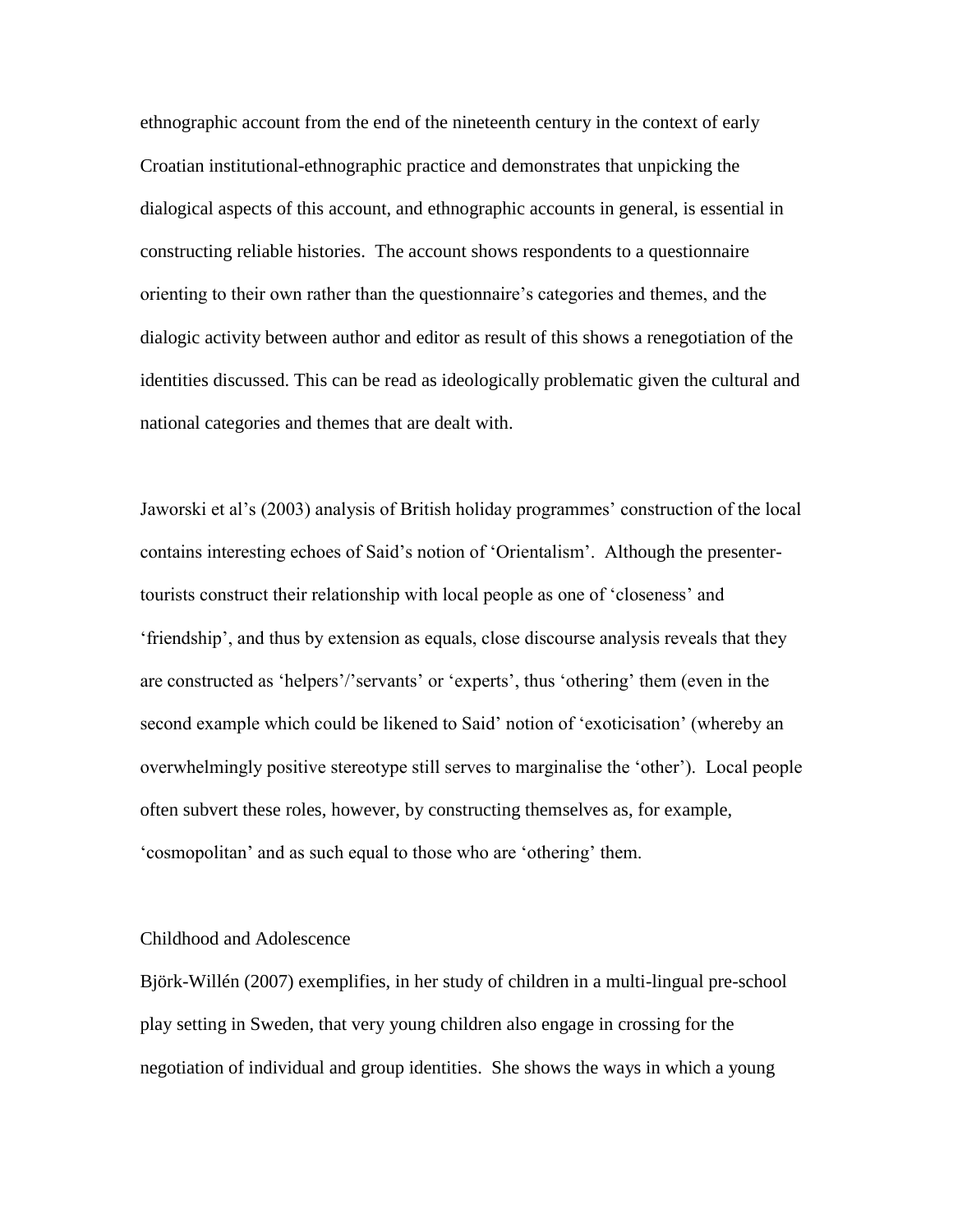speaker secures her own participation in the play by replicating the utterances of her cointerlocutors, not as a direct imitation, but as her own contributions, evident for example by being multi-modally linked to a different non-vocal action. Her co-interlocutors speak Spanish while she does not. Where the replication is in English, Björk-Willén terms the utterance 'shadowing' and where it is in Spanish, she terms it 'crossing'.

Ardington (2006) exemplifies how preadolescent Australian girls employ framing, and specifically shifting between play and non-play frames, to negotiate identities and boundaries. It is no accident that shifting between these frames is a key site for negotiation, as the girls are in an in-between stage, drawing on both childhood and adolescent / adult types of talk. Unlike in documented talk of adult women, the girls use playful confrontation such as reciprocal name-calling and insulting as well as supportive behaviour to build alliances. It is notable that preadolescent talk often accompanies activity, and Ardington finds that a thematic activity can both be a springboard into language play and a frame that the girls can easily switch back to should be play frame become problematic, a useful strategy given the in-between stage of the girls and their thus experimental construction of identity.

Fraser & Cameron (1989) highlight apparent contradictions in the input of individual adolescent speakers into conversation but challenge definition of these as contradictions, analysing them instead in terms of the young women's attempts to make sense of society via the interplay of various discourses (1989:32).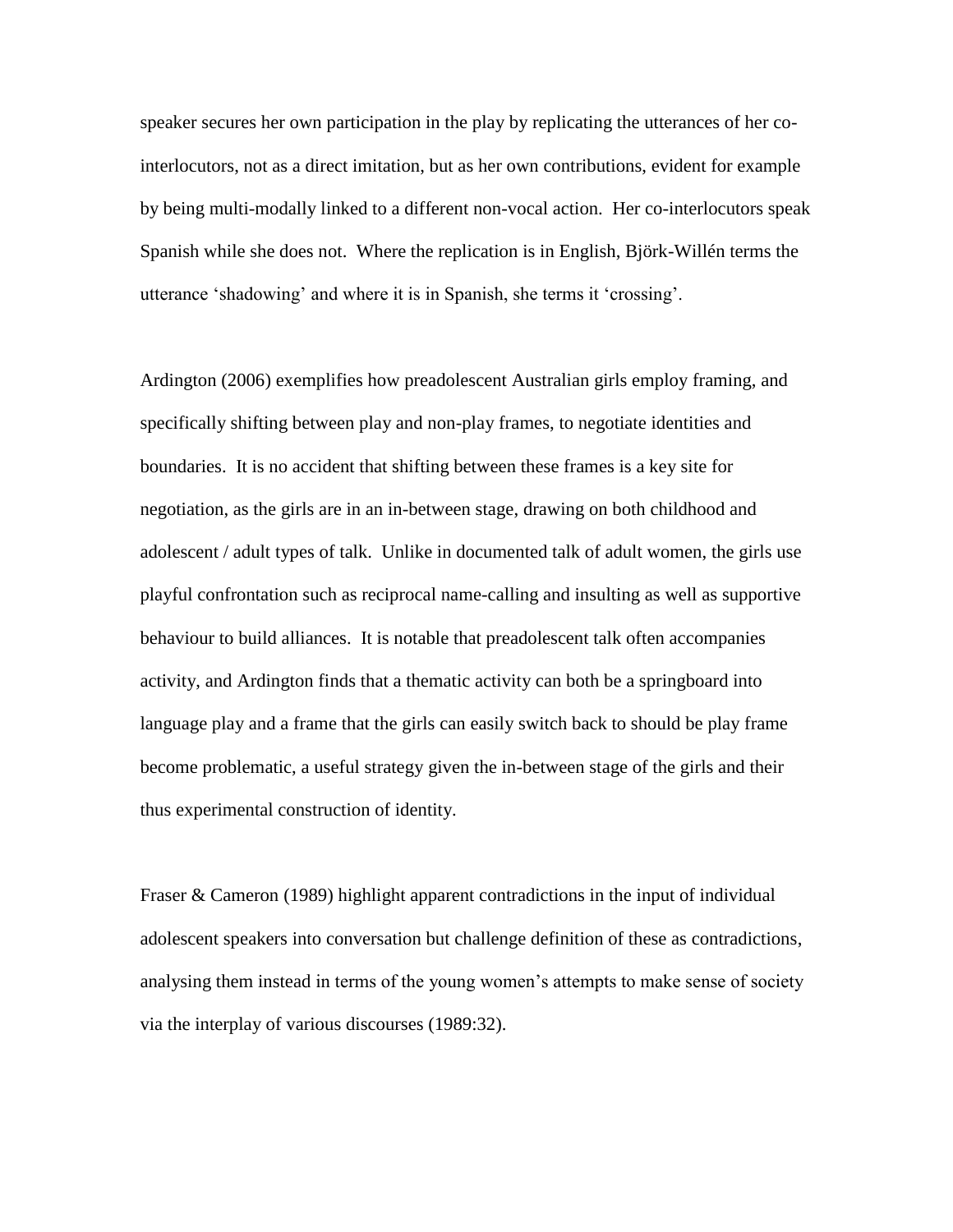### Adolescence and gender

Coates (1999) observes that the adolescent girls in her data use various discourses to position themselves as women: liberal, patriarchal, pseudo-scientific, and so on. At the age of about 14, a change in linguistic features suggests the advent of a new discourse that she calls the "discourse of consciousness raising." However, this discourse is in competition with the fact that the content of what they say often comes from a patriarchal, repressive discourse.

Eckert (1993) describes the discourse strategies used by the adolescent girls she studies as 'co-operative competition', thus challenging the polar opposition which sees men as competitive and women as co-operative and highlighting the necessity of analysing function. The girls compete and negotiate agreement on trivial issues (which is easier and less threatening) and these have a cumulative effect. She claims that both gender and age account for why the girls use such discourse. Historically men have inhabited the marketplace and women the domestic sphere which has made it necessary that women accumulate 'symbolic capital' (Bourdieu 1977) to override the fact that they lack economic capital (which was at that time the most highly valued form of capital). This involved proving the whole self to be worthy of authority. The entrance of women into the marketplace has brought with it a contradictory situation for women: competition in the marketplace violates men's cultural prerogative, and competition in the personal realm contradicts the underlying definition of personal worth.

### Adolescence and ethnicity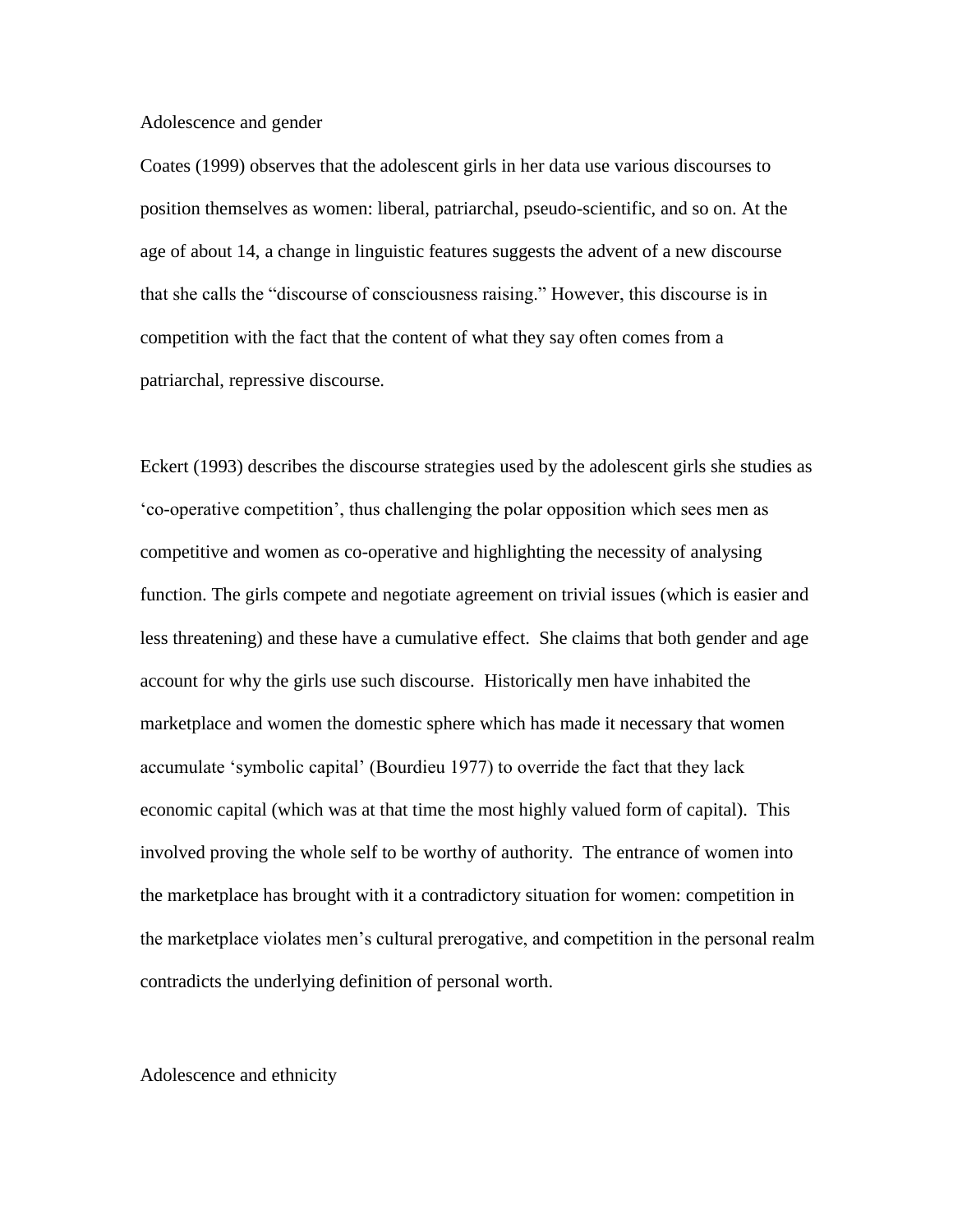Hewitt (1986) identifies a need to redefine the term 'code-switching' to encompass what the adolescents in his UK study were doing. Code-switching had been seen to involve 'two or more fixed and discrete linguistic systems, between which speakers alternate either randomly (Labov 1971) or in ways that show meaningful patterning (Gumperz 1982). However, Hewitt suggests following Le Page's (1985) theory that speakers exist in 'linguistic space' made up of 'acts of identity' which provides a less structuralist, more speaker-centred definition of code-switching.

The black adolescents in Hewitt's study report creole use mainly in relation to lowerclass life and conflict, especially with police. Within this, its use can be triggered by competitive topics or situations or an antagonistic relationship with one's interlocutor (Hewitt 1986.:108). This could be interpreted as the young people 'doing' conflict in a certain way at the local level which relates to and helps them to understand and deal with it at a more global level. Indeed, Hewitt saw the possibility for transformation of the social order (albeit cultural and partial) through transformation of symbolic forms. He claimed therefore that black/white speech *relations* were important as they explored the local interactive order and by extension wider social relationships (ibid.:124).

Hewitt observes the use of Jamaican creole by white adolescents with their black peers. Although he accepts that such creole use often constitutes racial abuse (1986:135), he claims that it also occurs in friendship situations as the playful ritualistic employment of terms of abuse. This expresses 'both a cultural self-contextualising and a *positioning*  through the rivalries of verbal and other forms of play. Its reference is not simply that of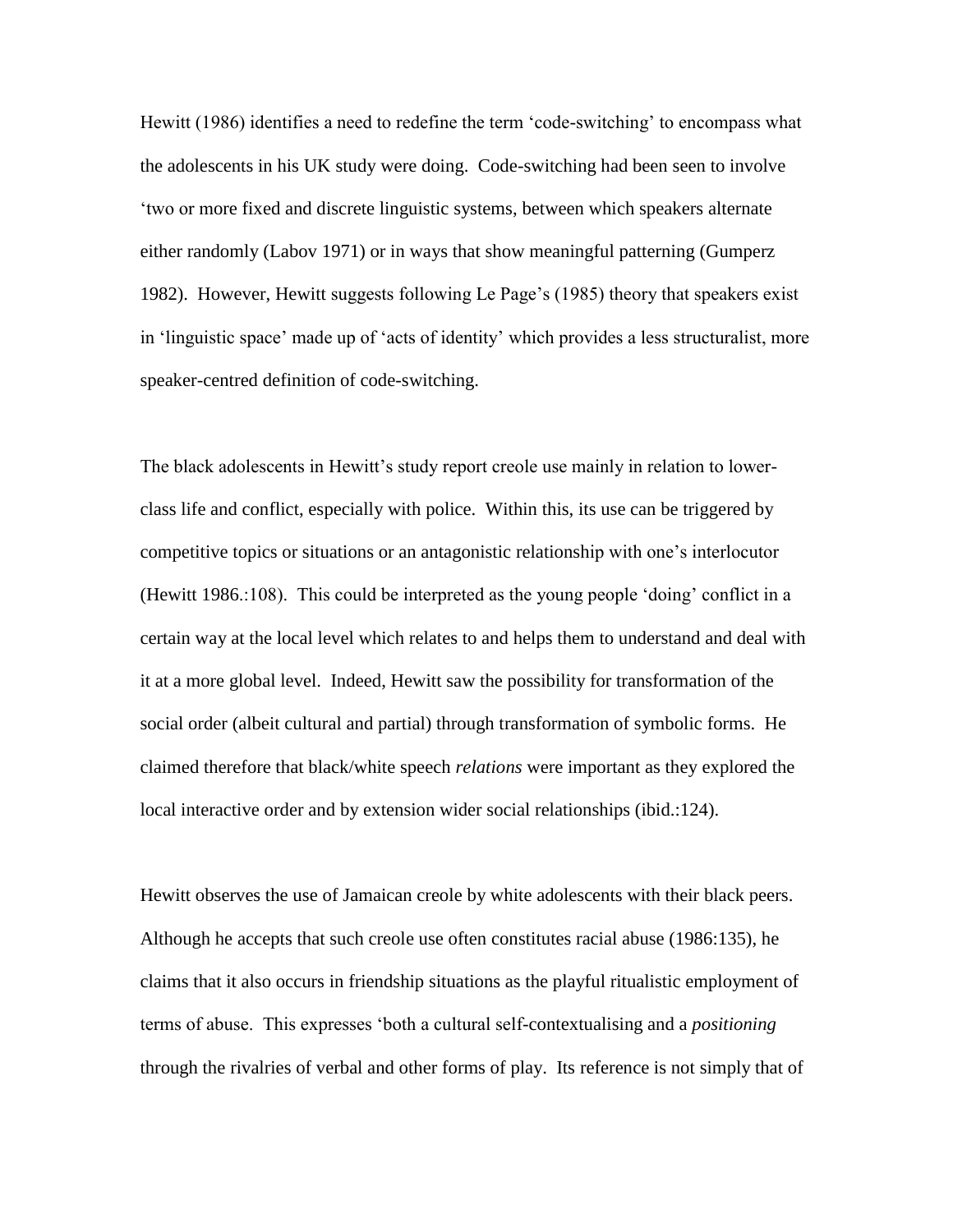cultural position but of personal position, with the emphasis on individual competitive relations' (ibid.:136). It serves to negiotiate relationships between the white young person and their black friends.

Rampton (1995) coined the term 'language crossing', which he differentiated from codeswitching by saying that the former involves 'the use of language varieties associated with social or ethnic groups that the speaker does not normally belong to' (1995:17). Rampton's case in point is young white speakers' use of Stylished Asian English: they employ certain explicit lexical and phonological traits, but not the more implicit grammatical structure. Here we can see the importance of the 'other' in constructing one's own identity. There is the potential for challenge to structures here too, as the 'crossing' often marks a challenge of adult world stereotypes of the 'other'. That said, Rampton makes it clear that most of this work is done in 'liminal' spaces which lessens the potential of any material challenge.

Rampton's work, like Hewitt's (1986) before it, involves young white people *with their Asian friends*; some of the more recent observations of 'crossing' however (Bucholtz 1999; Cutler 1999) illustrates young white people who rarely come into contact with ethnic minority communities still making a conscious choice to employ the language of these communities. This is very much a case of style over structure, and indeed Bucholtz concludes that the young white boys in her data are able to 'disclaim their structural advantage' (1999:455), thus actually masking structural inequality rather than challenging it.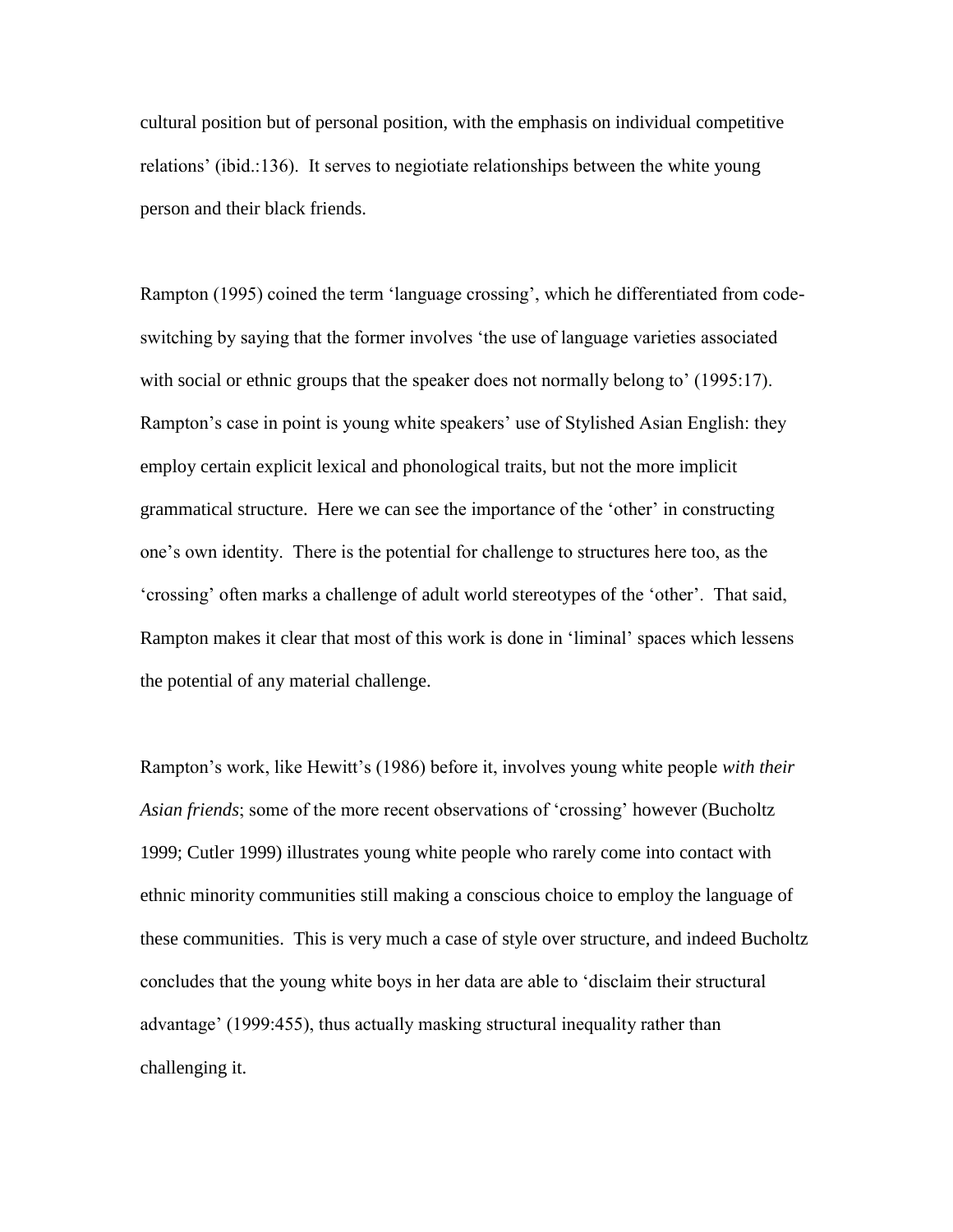Jaworski et al (2003) apply the notion of liminality to adolsecents 'gossipy' talk. The adolescents construct their own orientation to certain norms by way of gossiping, mostly about 'others', but sometimes about themselves in a process that Jaworski et al term 'selfothering'. They shift between keying their talk seriously and playfully, and thus between constructing approval or disapproval of the behaviour about which they talk. This ambiguity allows for a state of constant liminality and thus constant negotiation of identities.

# Adolescence and social class

My own work (Irwin 2006) links the use of *you know* in a group of mostly working-class London adolescents (WCG) and *I know* in a mostly middle-class group (MCG) to Foucault's notion of power/knowledge and, by extension, to group-specific (re)production of dominant discourses and power relations. Speakers in WCG use *you know* clause-finally to mark the information in that clause, which tends to be about the deviance of others, as dominant. Speakers in MCG use *I know* either clause-initially or as a stand-alone item in reaction to the previous speaker's utterance and to mark that utterance as dominant. Thus, the use of *you know* shows relatively active identity construction while the use of *I know* shows relatively reactive identity construction, but both groups construct their identities indirectly: WCG because they talk about others, and MCG because they react to others.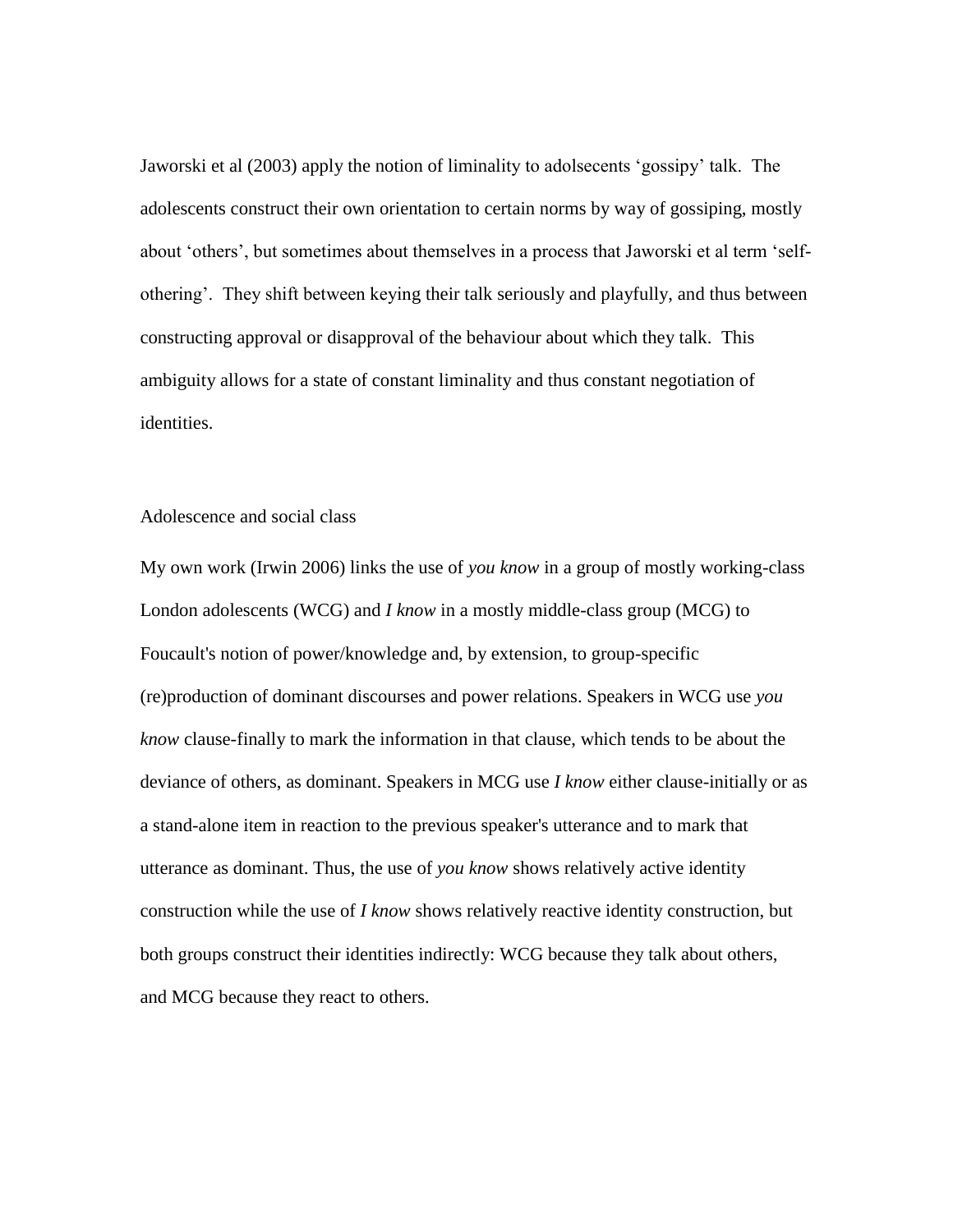My work on the same groups of adolescents negotiating deviant positions (Irwin 2008) employs Goffman's concept of footing to explore the ways in which speakers either shift positions or only partially inhabit them, thus allowing them to engage with deviance without being fully positioned as deviant. The adolescents in WCG give deviant positions a voice in two ways, by saying an utterance and then retracting it with the phrase 'only joking' and, on one occasion, by shifting positions. In terms of footing, the speaker thus withdraws her/his claim to have been the principal of the previous utterance. This gives the adolescents the opportunity to explore alternative discourses and positionings while still marking their knowledge of and adherence to the dominant discourse.

The adolescents in MCG, on the other hand, voice deviant positions but avoid inhabiting them until such times as they have been communally evaluated. The linguistic strategies they use include: switching between possible and actual worlds, a marked shift of framing that problematises the extent to which a speaker is viewed as the principal of an utterance; switching between the grammatically general (e.g. general 'you') and the grammatically specific (e.g. 'I' or 'we'), which problematises authorship; and switching between questions and statements, which at the question stage renders principal irrelevant or at most suggested.

### Ethnicity, national identity and minority languages

Sandel (2003) employs Bourdieu's notion of linguistic capital to the linguistic context in Taiwan, where for many years the nationalist government forbade the speaking of local languages and dialects whereas more recently the policy has been reversed and local varieties are being accepted and taught in schools. The Bourdieuian perspective is a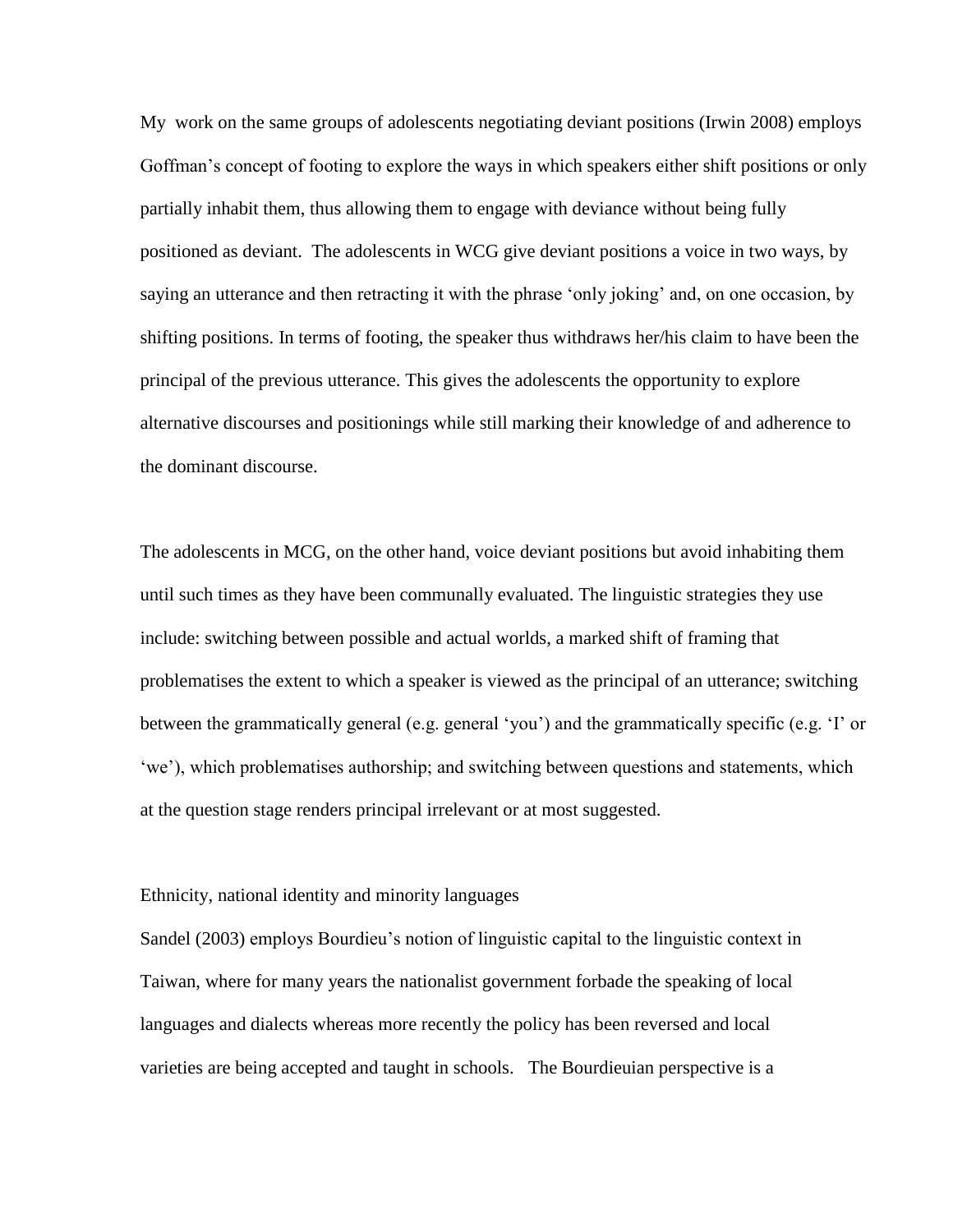useful one here as it takes us beyond the public / private binary and suggests that there has been a complex interplay between the public and private as regards the linguistic capital value of different language varieties to both policy makers and communities.

Budach et al (2003) analyse a discursal shift around minority languages to which aspects of both Foucault's and Bourdieu's theories are applicable. They recognize that the dominant discourses around minority languages have traditionally linked language with community, and they observe a recent shift which they exemplify via data from literacy centres and a call centre in francophone Canada. Given the ongoing commodification taking place in the globalised market, they suggest that "community" is now being treated as a commodity that can be exchanged for linguistic and cultural resources, thus echoing notions of the complex interplay of linguistic, social, symbolic and economic capital.

Messing (2007) explores language shift in the Malintzi region of central Mexico, and argues for the importance of focusing on individuals and communities in order to gain a clear picture of the specific ways in which such shifts occur. Her data exemplify Mexican (Nahuatl) speakers negotiating their orientation towards and against various identities via their use of three key, somewhat competing, discourses: the prodevelopment metadiscourse of *salir adelante*, 'forging ahead' and improving one's socioeconomic position; the discourse of *menosprecio*, denigration of indigenous identity; and the *pro-indígena* or pro-indigenous discourse that promotes a positive attitude toward indigenous identity.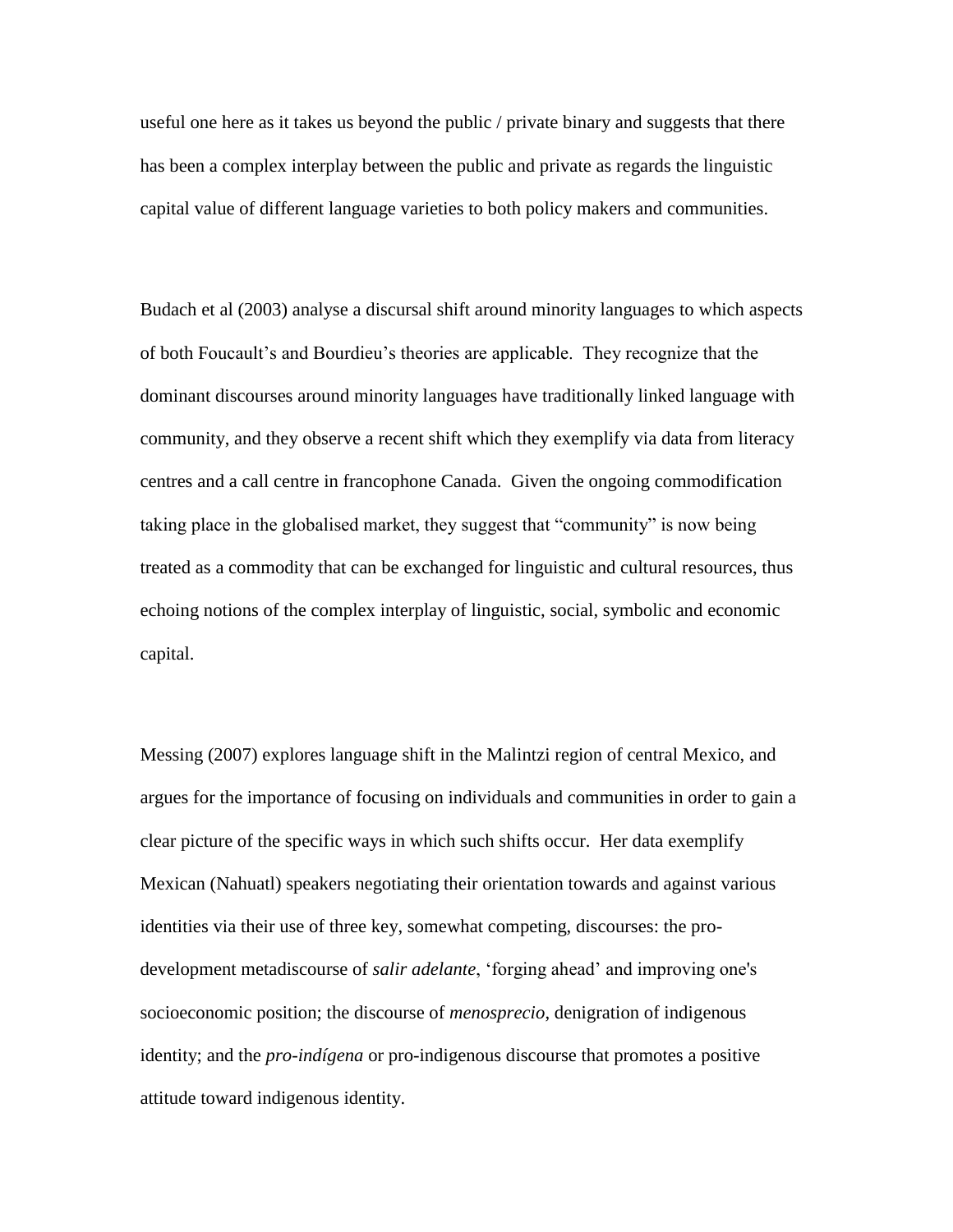A theme of co-option and related disempowerment beneath superficial celebration of diversity can be found in Stroud's (2004) work on Rinkeby Swedish, a specific form of Swedish spoken by immigrant communities. By labeling and thus recognising this unique form of Swedish, the authorities may on the surface be recognising heterogeneity and giving voice to minority communities, but Stroud claims that this is subverted by the fact that the way in which Rinkeby Swedish is talked about and positioned devalues the linguistic capital of the the immigrants who speak it.

# 'Othering' in the legal system

Although Baker (2004) does not explicitly describe himself as taking a Foucauldian approach, his work on the UK House of Lords debate on lowering the age of sexual consent for gay men provides an insightful example of competing discourses being constructed 'via chains of argumentation'. In the debates, the word 'homosexual' was associated with acts whereas the word 'gay' was associated with identities, and the discourses that were constructed around the former linked it to danger, crime and ill health whereas the discourses that were constructed around the latter focused on equality and tolerance.

D'hondt (2009) highlights a contradiction in Belgian courtroom practice relating to the acceptableness or otherwise of constructing a defendant as a cultural 'other'. Attorneys will regularly provide a 'cultural defence' in the sense that they do not deny the facts of the case, but argue that it is mitigated by the effects of the defendant's cultural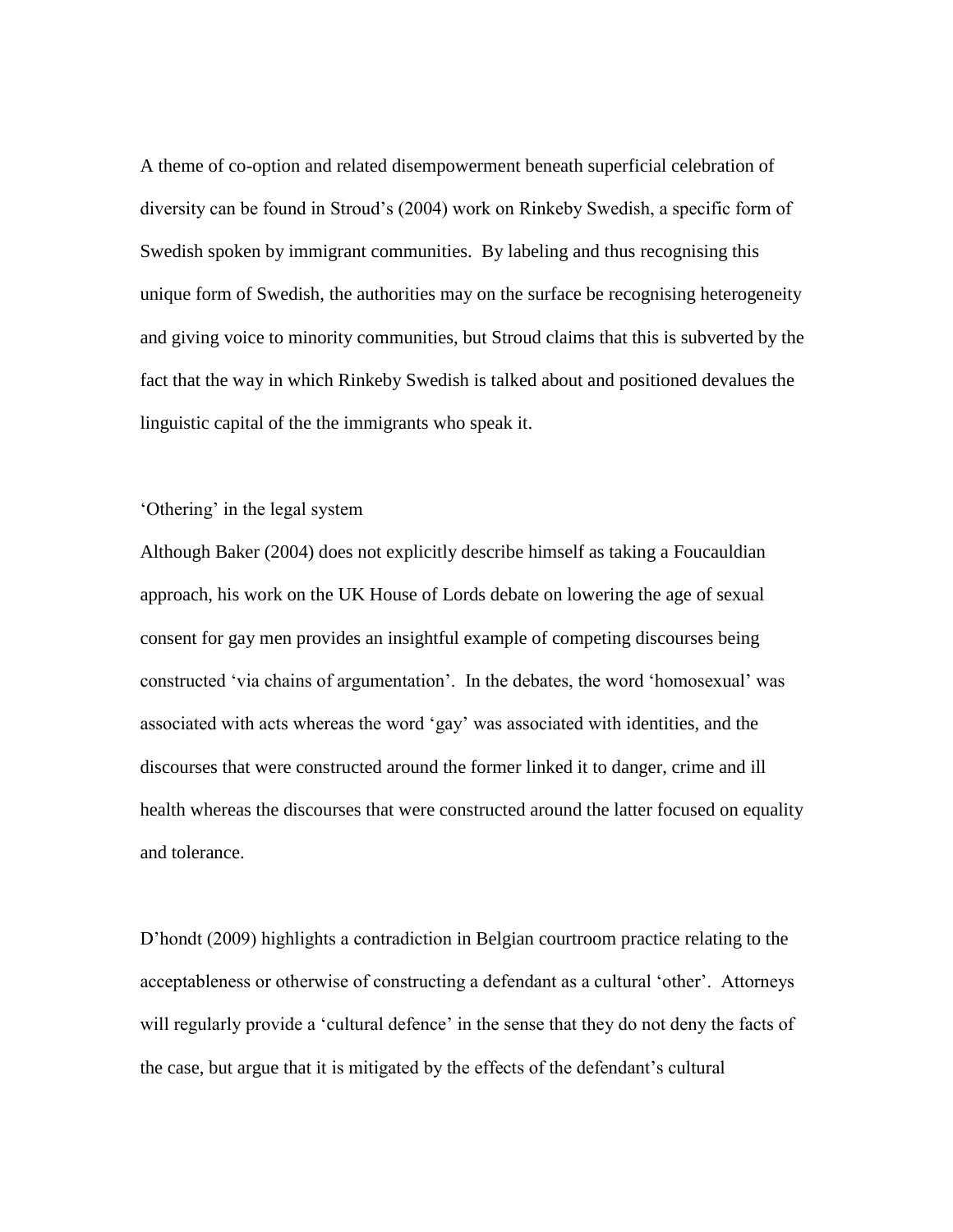background on their actions. This 'othering' strategy, although its relevance is regularly challenged by the prosecution, does not detrimentally affect relations within the courtroom. If, on the other hand, the defendant highlights his or her 'otherness' in drawing attention to perceived mistreatment by the authorities, the tendency is for the interjection to be ignored by the defence or rejected by the judge. D'hondt identifies the key difference between the two examples to be that in the first the context of the 'otherness' is external to Belgium whereas in the second the context is discrimination within Belgium. This challenges the very heart of the legal system as a system that should treat all defendants equally, and any challenges to this are silenced.

Ethnicity, national identity and policing.

Wilson and Stapleton's (2007) work on discourses of policing in Northern Ireland draws both on (Foucauldian) notions of discourse and Bourdieu's concept of habitus. They point out the contentious nature of policing for the nationalist community in Northern Ireland, even given the development from the Royal Ulster Constabulary to the new Police Service of Northern Ireland. By using the concept of 'habitus' the paper engages with the fact that discourses are not stand alone entities, but are in fact very much tied up with the material world, in particular the context and interactional practices of those who (re)produce them. They exemplify this via the 'discourse of resistance' reproduced by a group of nationalist women in Belfast.

Mediated (political) discourse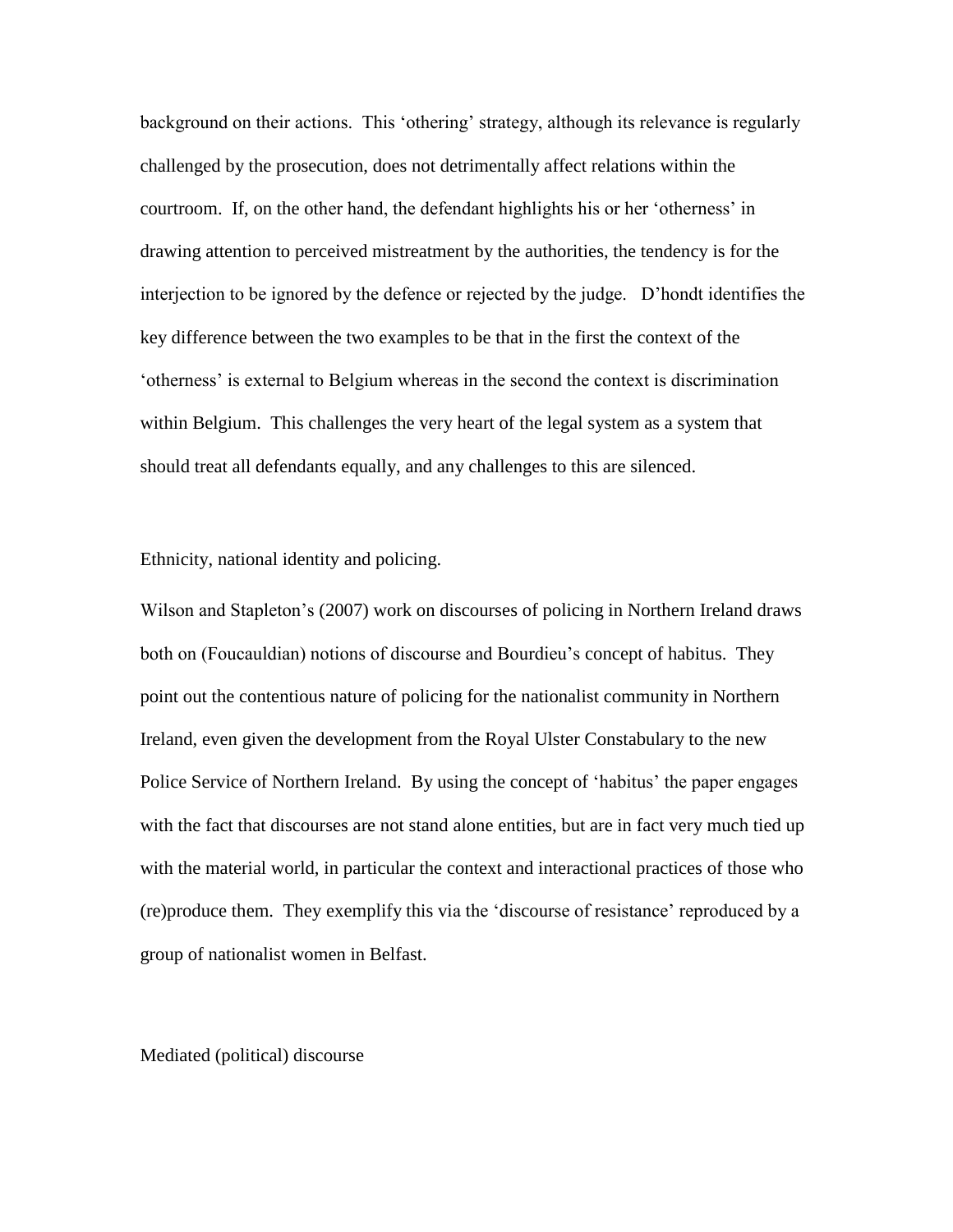O'Malley (2009) uses frame analysis to explore an Irish radio programme that claims to be 'for and about disabled people', and challenges that claim by exemplifying how the complexity of the disabled person's experience tends to, as she puts it, 'fall between frames'. She draws on Scannell's (1991) notion of the 'double articulation' of radio talk, that is, it is at once an interaction between the co-interlocutors on the radio programme, and oriented towards the listening audience. In this context, part of the 'presenter frame' is to introduce the participants to the audience in a 'relevant' way, but perhaps not the way they would have introduced themselves, and the 'Interview frame' consists of a question and answer format that elicits factual answers, this facticity tending towards a medical construction of disability that loses sight of each participant's complex identity and experience.

Clayman (1992) develops Goffman's concept of footing in order to analyse how neutrality and drama are achieved simultaneously by political interviewers. They can introduce to their interviewees opposing points of view and challenges from other people (authors), while at the same time leaving their own position ambiguous (i.e. whether or not they are the principal of the utterance). In this way utterances are marked as controversial, while at the same time speakers avoid the potential results of voicing such controversial material.

Weizman's (2006) discussion of media talk in the Israeli context draws on Goffman's (1974) notion of the multiplicity of roles and the person-role continuum to show how social roles (e.g. politician, journalist, show host), interactional roles (e.g. interviewer,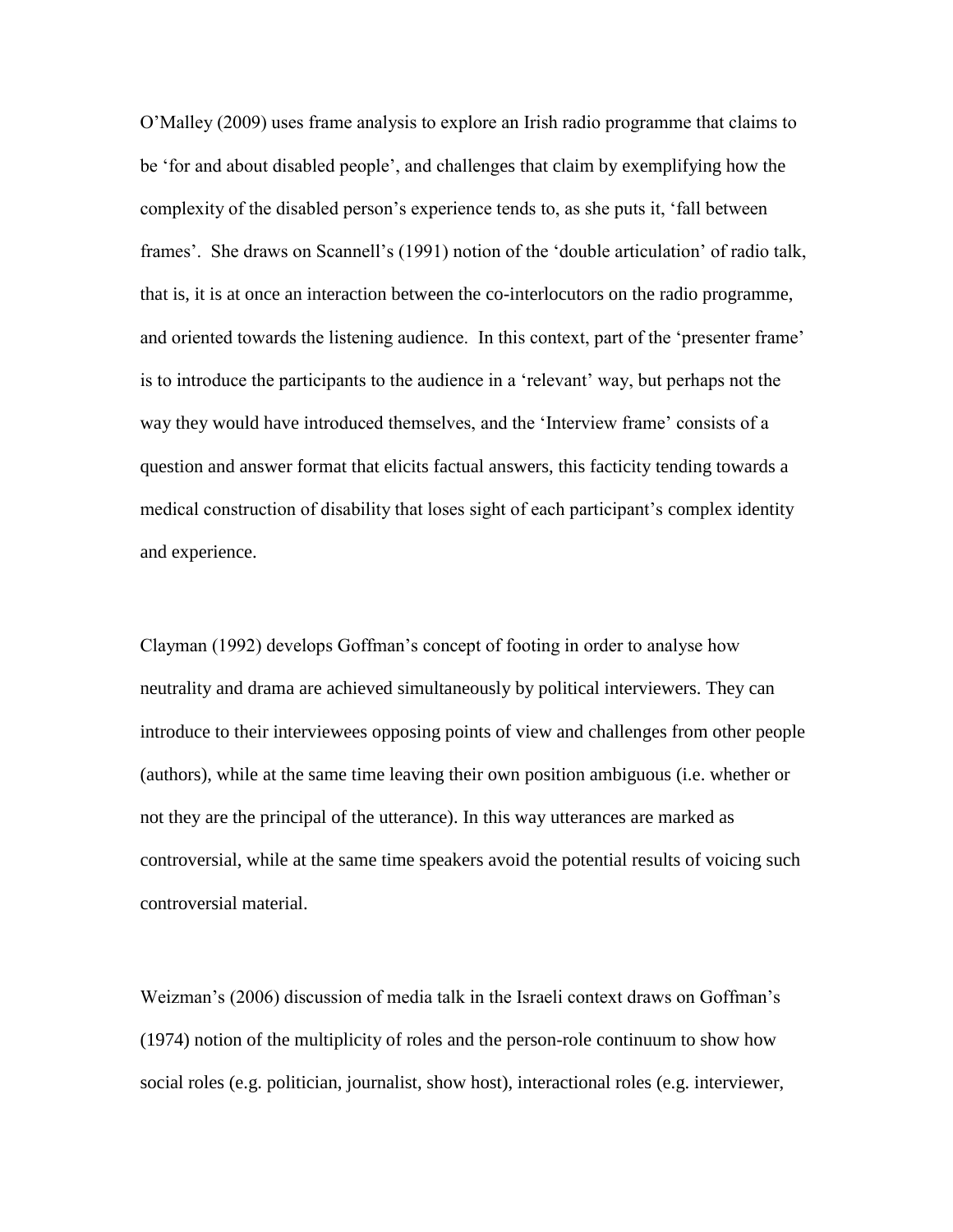interviewee) and personal identities are differentiated in meta-talk *about* news interviews, and are negotiated *within* news interviews. Such orientation to these roles by participants provides evidence of participants' construction of their reality. Situations may be evaluated by politicians in terms of both their personal identity and their social role, and these may be marked as being at odds with each other, or indeed as being in correlation, for example where a politician constructs themselves as a 'pleasant' individual in terms of personal identity and not just because of their professional ability to come across as such. The constriction of interactional roles may be used as a mitigating factor for aggressive behaviour as well as a means to avoid it, but at the same time show hosts may be criticised when they blur the boundaries of interactional roles because this is seen not to remove constriction but remove neutrality. Thus these roles and their negotiation is oriented to by participants throughout media talk.

The relevance of Goffman for the analysis of political discourse is also picked up on by Lauerbach (2006) who analyses television interviews with politicians of the UK Conservative and Labour Parties on election night 1997. Lauerbach finds that the 'voicing' within the interviews with members of the two parties differed. The Conservatives, who lost, were presented with opposing 'voices' from within their own party, in the sense that the interviewer animated utterances that had been authored by someone else. There were no dissenting voices within the Labour Party to present to their politicians, so instead interviewers 'ventriloquised', that is, they put (their own) discourse into the mouths of others to surmise what might happen in the future. In this way debate was constructed but neutrality maintained in the sense that in neither case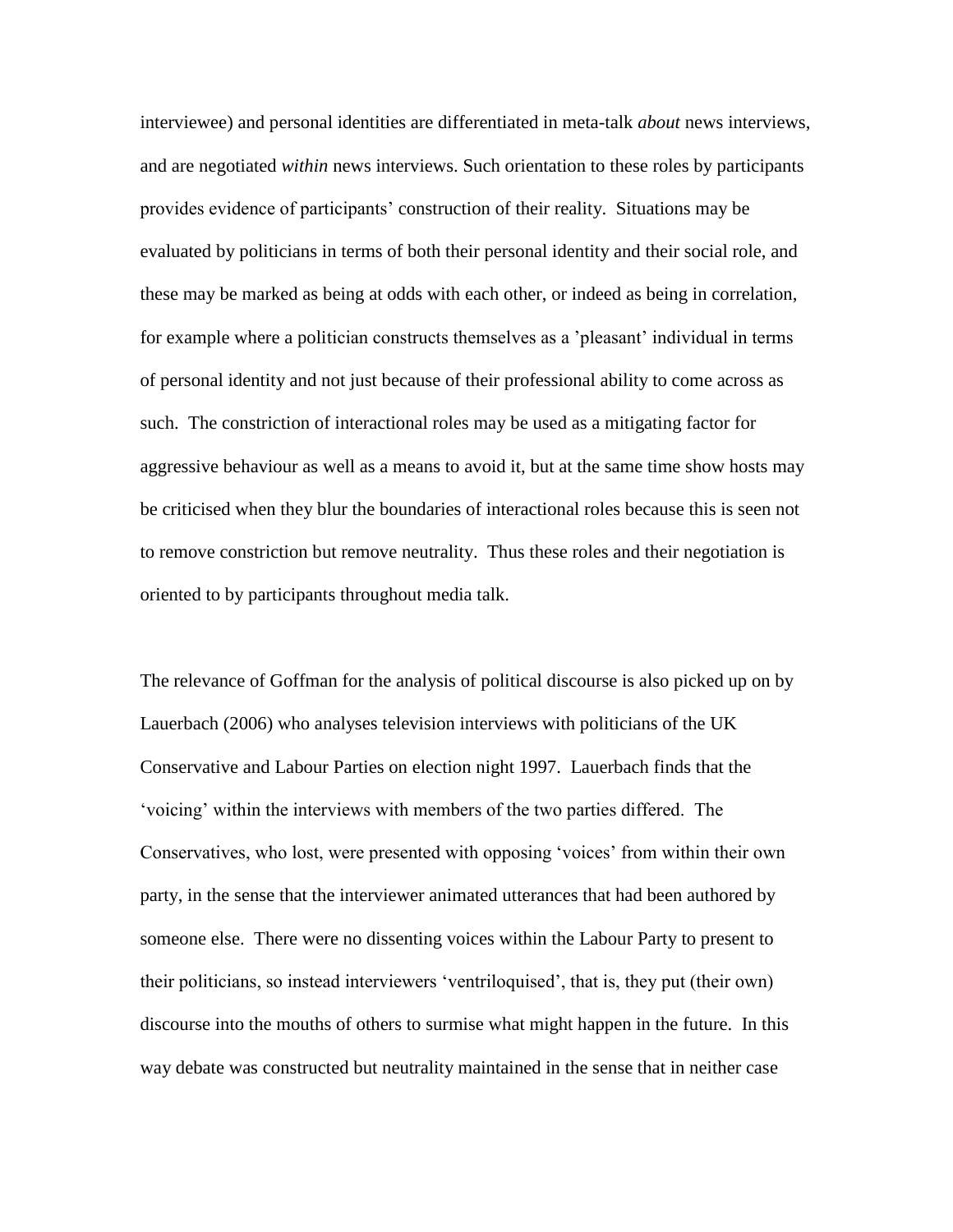was the voice directly or fully that of the interviewer, and it also served to dramatise the proceedings.

## **Concluding Remarks**

It is clear, then, that Social Constructionist Sociolinguistics has emerged as a key aspect of our field, which has drawn on the fruitful link between language and social theory. Two main things strike me about the themed areas into which the work falls. Firstly, social constructionism is particularly helpful in illustrating transitional and liminal spaces as we see from discussions of ethically diverse contexts and minority language debates as well as illustrations of the linguistic behaviour of preadolescents and adolescents. Secondly, it is clear that social constructionist work can provide relevant insights into everything from one to one interactions to constructions of power structures at the highest levels, and indeed to illustrate the latter in the former. As such, its potential to marry the 'micro' and the 'macro' has been and continues to be developed in interesting and important ways by Sociolinguists.

# **References.**

Althusser, Louis (2001). *Lenin and Philosophy and other essays.* Monthly Review Press. Ardington, A. (2006). 'Playfully negotiated activity in girls' talk.' In *Journal of Pragmatics 38:1* pp.73-95.

Baker, Paul (2004). ''Unnatural Acts': Discourses of homosexuality within the House of Lords debates on gay male law reform'. *Journal of Sociolinguistics 8:2.* pp. 88-106.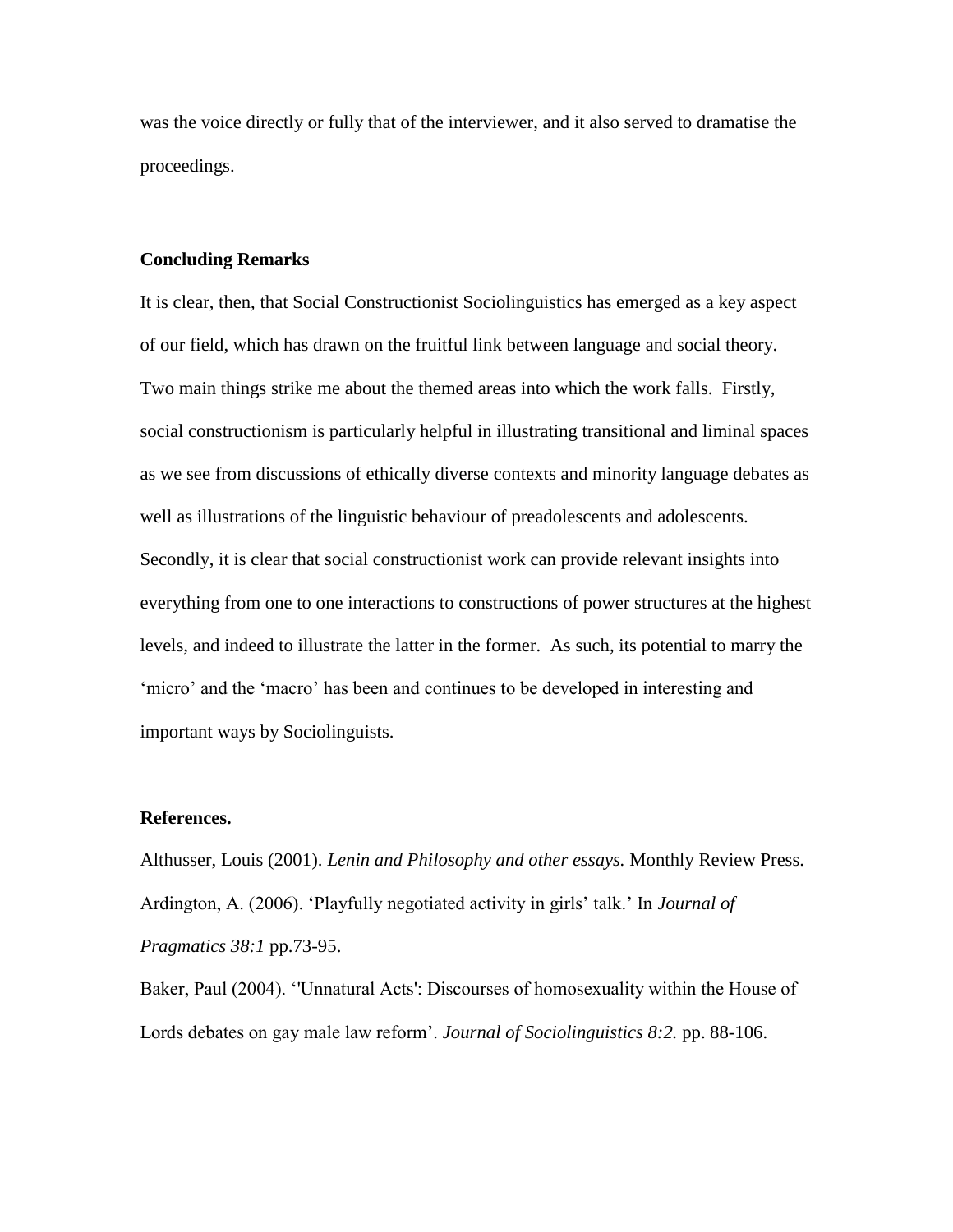Bakhtin, Mikhail M. (1981). *The Dialogic Imagination.* Austin: University of Texas Press.

Bakhtin, Michael M. (1984a) *Problems of Dostoevsky's Poetics*. Ed. and trans. Caryl Emerson. Minnieapolis: University of Michigan Press.

Bakhtin, Mikhail M. (1984b). *Rabelais and His World.* Bloomington: University of Indiana Press.

Bakhtin, Mikhail M (1986) The Problem of Speech Genres. In *Speech Genres and Other Late Essays*. Texas: University of Austin Press.

Berger, Peter L. and Luckmann, Thomas (1966). The Social Construction of Reality: a treatise in the sociology of knowledge. New York: Anchor.

Björk-Willén, P (2007). 'Participation in multilingual preschool play: Shadowing and crossing as interactional resources'. In *Journal of Pragmatics 39: 12.* pp. 2133-2158.

Bourdieu, Pierre (1984). *Distinction: A social critique of the judgement of taste.* 

Bourdieu, Pierre (1986). 'The Forms of Capital'. in Richardson, J. (ed.) *Handbook of Theory and Research for the Sociology of Education*. New York: Greenwood Press.

Bourdieu, Pierre and Thompson, JB (1991). *Language and Symbolic Power.* Cambridge, MA: Polity Press.

Bruner, Jerome (1990). *Acts of Meaning.* Cambridge, MA: Harvard University Press. Bucholtz, Mary (1999). 'You da man: Narrating the racial other in the production of white masculinity'. *Journal of Sociolinguistics. 3:4.* pp. 443-460.

Budach, Gabriele, Roy, Sylvie and Heller, Monica (2003). 'Community and commodity in French Ontario'. *Language in Society 32:5.* pp. 603-627.

Burr, Vivian (1995). *An Introduction to Social Constructionism.* London: Routledge.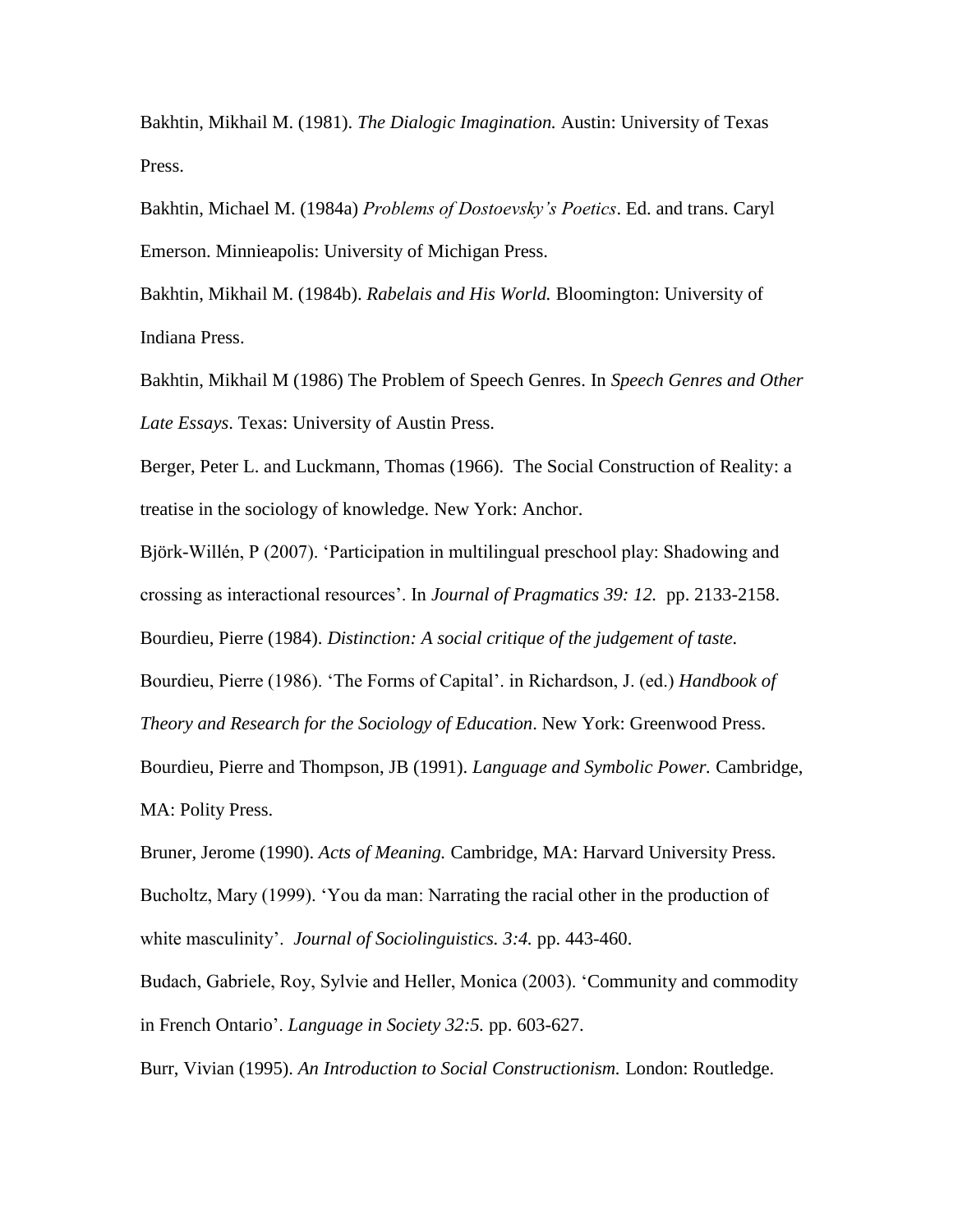Buttny, Richard and Cohen, Jodi R. (2007). 'Drawing on the words of others at public hearings: Zoning, Wal-Mart, and the threat to the aquifer'. *Language in Society 36:5.* pp. 735-756.

Cameron, Deborah (1997). 'Performing Gender Identity: Young Men's Talk and the Construction of Heterosexual Masculinity'. In Johnson, Sally and Meinhof, Ulrike Hanna *Language and Masculinity.* Oxford: Blackwell. pp. 47-64.

Clayman, Steven E (1992) Footing in the achievement of neutrality: the case of news interview discourse. In Heritage, J. and Drew, P. (eds.) *Talk at Work: Interaction in Institutional Settings*. Cambridge: Cambridge University Press. 163-198.

Coates, Jennifer (1999) 'Changing Femininities: the Talk of Teenage Girls' in Bucholtz, Mary, Liang, Anita C. and Sutton, Laurel A. (eds.) *Reinventing Identities: The Gendered Self in Discourse*. Oxford: Oxford University Press.

Cutler, Cecilia (1999). 'Yorkville Crossing: White teens, hip hop and African American English'. *Journal of Sociolinguistics 3:4.* pp. 428-442.

De Saussure, Ferdinand (1983). *Course in General Linguistics.* London: Duckworth. D'hondt, S. (2009). 'Others on trial: The construction of cultural otherness in Belgian first instance criminal hearings.' In *Journal of Pragmatics 41: 4.* pp.806-828. Eckert, Penelope (1993) 'Co-operative competition in adolescent "Girl Talk"'. In Tannen, Deborah (ed.) *Gender and Conversational Interaction*. Oxford: Oxford University Press. pp.32-61.

Foucault, Michel. (1977). *Discipline and Punish: The Birth of the Prison*. London: Allen Lane.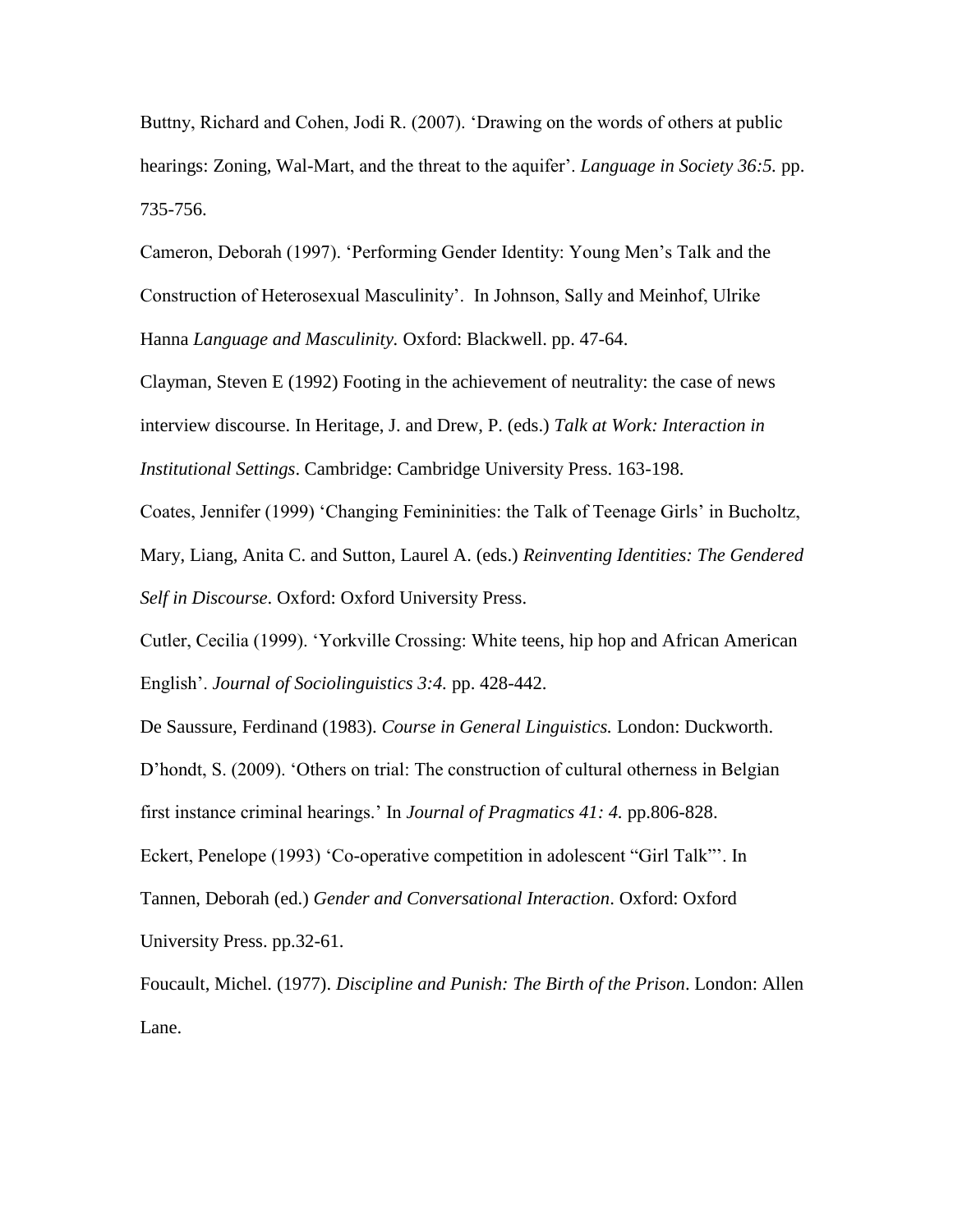Foucault, Michel. (1980). *Power/Knowledge: Selected Interviews and Other Writings 1972-1977*. London: Harvester Press.

Fraser, Elizabeth and Cameron, Deborah (1989) 'Knowing what to say: the construction of gender in linguistic practice' in Grillo, R. (ed.) *Social Anthropology and the Politics of Language*. London: Routledge.

Goffman, Erving (1969). *The Presentation of Self in Everyday Life*. London: Penguin. Goffman, Erving (1981) Footing. *Forms of Talk*. Philapdelphia: University of Pennsylvania Press. 124-159.

Gramsci, Antonio (1983). *Selections from the Prison Notebooks.* London: Sage.

Gumperz, John J. (ed.) (1982). *Language, Society and Identity*. Cambridge: Cambridge University Press.

Hewitt, Roger (1986). *White Talk Black Talk: Inter-racial Friendship and* 

*Communication among Adolescents*. Cambridge: Cambridge University Press.

Holmes, Janet (1985). 'Sex differences and miscommunication: Some data from New Zealand'. In Pride, John B. (ed.) *Cross-cultural Encounters: communication and miscommunication*. Melbourne: River Seine. pp. 24-43.

Holmes, Janet (1986). 'Functions of 'you know' in women's and men's speech'. In *Language in Society 15* pp. 1-22.

Holmes, Janet (1997). 'Women, language and identity'. In *Journal of Sociolinguistics 1:2*. pp. 195-223.

Irwin, Anthea (2006). London Adolescents (re)producing power/knowledge: you know and I know. *Language in Society* 35. 499-528.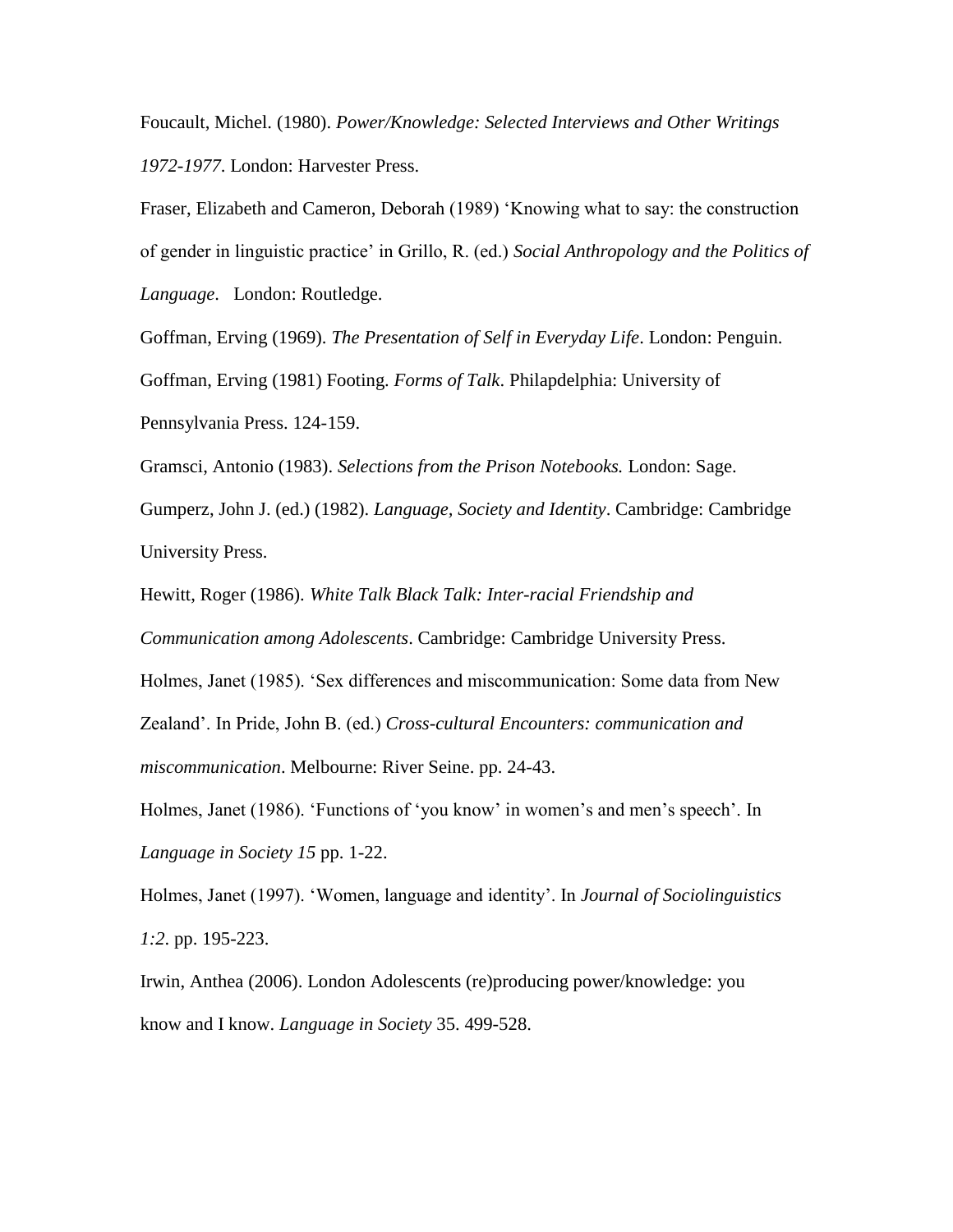Irwin, Anthea (2008). 'Now you see me, now you don't: adolescents exploring deviant positions'. In Eppler, Eva and Pichler, Pia (eds.) *Gender in Spontaneous Interaction.*  Basingstoke: Palgrave Macmillan.

Jaworski, Adam and Coupland, Justine (2005). 'Othering in gossip: "you go out you have a laugh and you can pull yeah okay but like…"'. *Language in Society 34:5.* pp. 667-694. Jaworski, Adam, Ylänne-McEwen, Virpi, Thurlow, Crispin and Lawson, Sarah (2003). 'Social roles and negotiation of status in host-tourist interaction: A view from British television holiday programmes' *Journal of Sociolinguistics 7:2* . pp. 135-164.

Kiesling, Scott F. (1998). 'Men's Identities and Sociolinguistic Variation: The Case of Fraternity Men'. in *Journal of Sociolinguistics 2:1*. pp. 69-99.

Kiesling, Scott F. (2005). 'Homosocial desire in men's talk: Balancing and re-creating cultural discourses of masculinity'. *Language in Society 34:5.* pp.695-726.

Labov, William (1972). *Language in the Inner City.* Philadelphia: University of Pennsylvania Press.

Lauerbach, G. (2006). 'Discourse representation in political interviews: The construction of identities and relations through voicing and ventriloquizing.' In *Journal of Pragmatics 38: 2.* pp. 196-215*.*

Le Page, Robert B. (1985). *Acts of Identity*. Cambridge: Cambridge University Press. Marx, Karl and Engels, Frederick. (1970). *The German Ideology.* International Publishers.

Marx, Karl and Engels Frederick. (2002). *The Communist Manifesto.* London: Penguin Classics.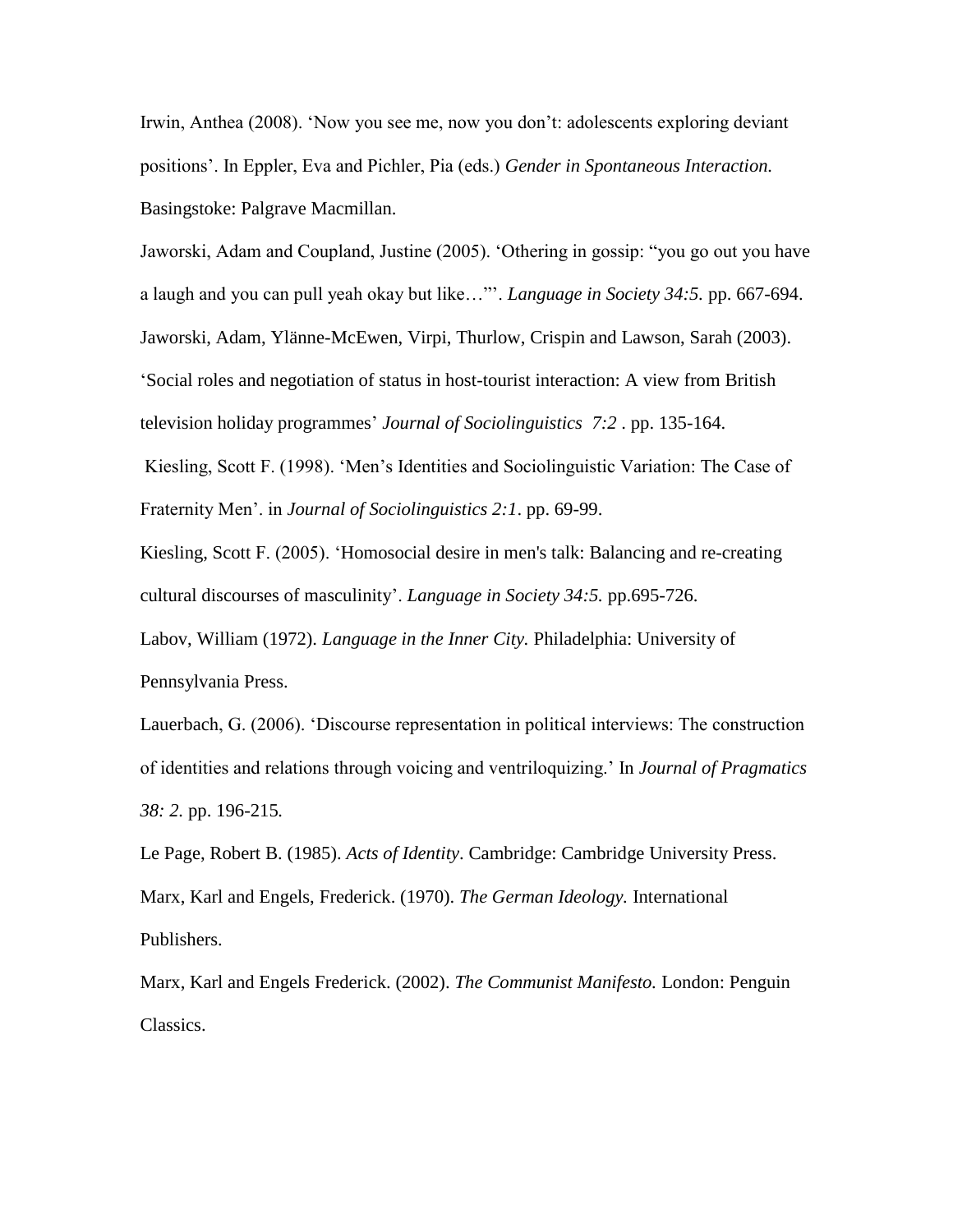Maynard-Warwick, Julia (2005). 'Transgression narratives, dialogic voicing, and cultural change'. *Journal of Sociolinguistics 9:4.* pp. 533-556.

McHoul, Alec and Grace, W. (1997). *A Foucault Primer: Discourse, Power and the Subject.* New York: New York University Press.

Messing, Jacqueline (2007). 'Multiple ideologies and competing discourses: Language shift in Tlaxcala, Mexico'. *Language in Society 36:4.* pp. 555-577.

Milroy, Lesley (1992). *Linguistic Variation and Change.* Oxford: Blackwell.

Norrick, Neil (1997). 'Twice-told tales: collaborative narration of familiar stories'.

*Language in Society 26.*

O'Malley, M. (2009). 'Falling between frames: Institutional discourse and disability in radio.' In *Journal of Pragmatics 41: 2* pp.346-356.

Piaget, Jean (1954). *The Construction of Reality in the child.* (M.Cook trans.) New York: Basic Books.

Plas, P. (2007). 'Voicing folk for the academy: Interdiscursivity and collective identity in a north Dalmatian ethnography, 1899-1900.' In *Journal of Pragmatics 39:12.* pp.2244- 2272.

Rampton, Ben (1995). *Crossing: Language and Ethnicity among Adolescents.* London: Longman.

Said, Edward (1978). *Orientalism*. New York: Random House

Sandel, Todd L*.* (2003). 'Linguistic capital in Taiwan: The KMT's Mandarin language policy and its perceived impact on language practices of bilingual Mandarin and Tai-gi speakers'. *Language in Society 32:4. pp. 523-551.*